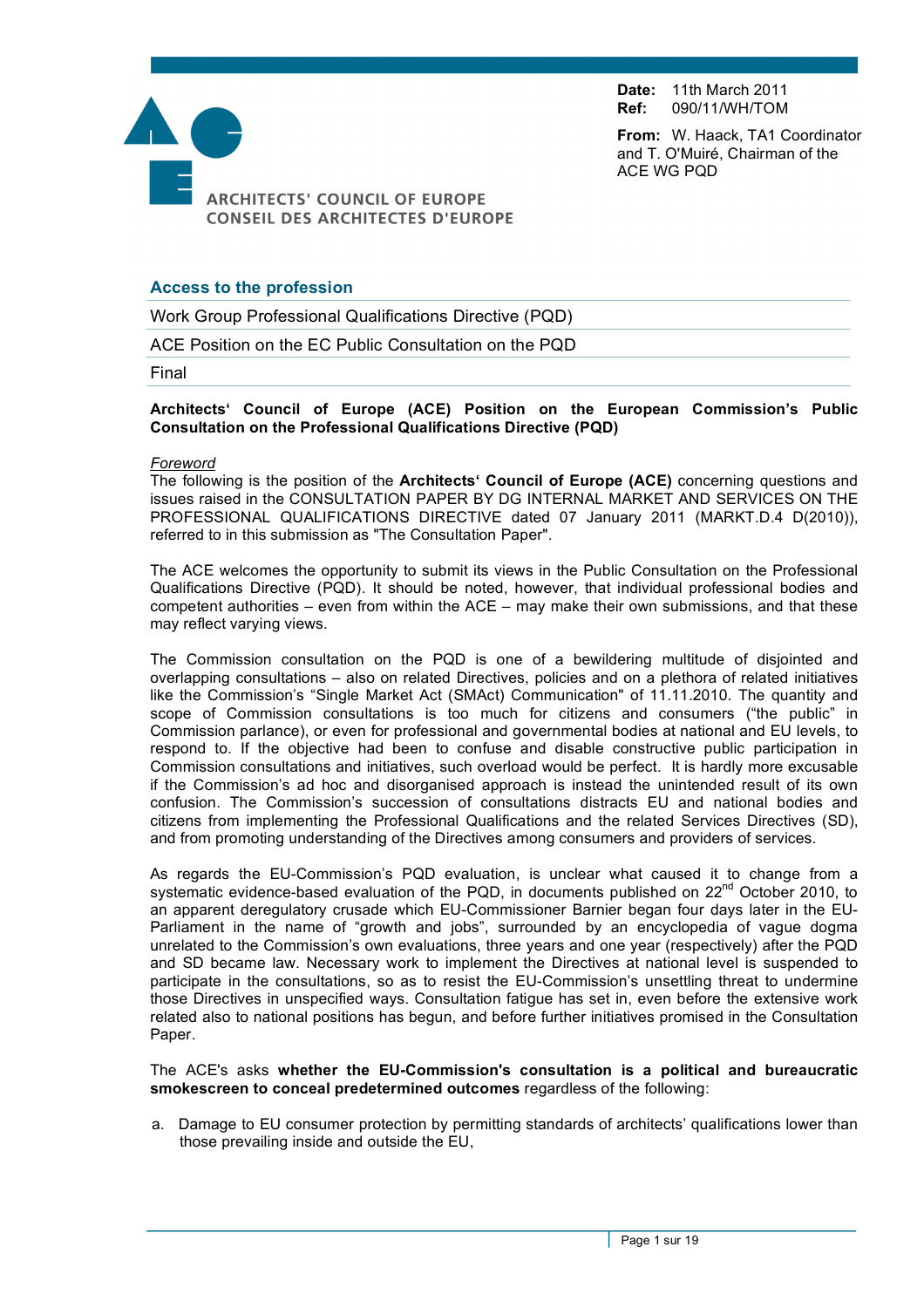Date: 11th March 2011 Ref: 090/11/WH/TOM

b. The views of the profession, e.g. on the likely lack of value of a European professional architect's card (Questions 11 to 14 – four out of the 30 questions asked in the Consultation Paper – relate to this topic alone, suggesting that the Commission may see such a card as a *fait accompli***)**,

c. EU architects' disadvantage in international trade in providing their services due to EU minimum standards being lower than the world minimum standard for architects of five years training is an issue and a sector disregarded in Question 22;

d. Continued discrimination (see reply to Question 2 below) against recipients of architects' services by electronic means, compared with those receiving services by telephone, post or in person from architects who are registered under Title II or Title III of the PQD, and who are subject to obligations under Chapter V (Articles 22 to 27) of the SD;

e. That a simple alteration to bring all such services into the PQD would avoid the need for a special initiative as envisaged in Proposal 4 of the SMact, at least in this area;

f. EU-Commission lip service to Professor Monti's view that "*a single market needs to enjoy the support of all the market players: businesses, consumers and workers*". The EU-Commission showed this assumption is false in relation to architects: architects clearly are not among the *"small businesses and other creative spirits"* which the EU-Commission's November 2010 SMAct document see as "*players in the single market who need funding to innovate, increase their competitiveness and create jobs."*

While the EU-Commission says it wants "*in particular to ensure greater convergence of the rules and standards in force on the different world markets",* it clearly wants to do so selectively, so as to **exclude architects, for whom convergent rules and standards already exist across the world and across EU-Member States – almost everywhere except in Article 46 (1) PQD, where the EU-Commission refuses to make the simple change to replace the four years minimum training for architects to five years.**

As a first conclusion we state that most parts of the PQD, except for the architects' education and practical experience stipulations - explained and reasoned in the following - do not need the radical changes, which are envisaged by the EU-Commission.

Some questions in the Consultation Paper are badly framed (like those at b. above), in a manner indicating that the EU-Commission has predetermined answers – or at least predetermined parameters for answers – to problems imagined by the EU-Commission, instead an openness to listen to the actual problems experienced by professionals, by consumers and by other citizens; and to listen also to suggested answers.

#### *Chapter 1: Introduction*

An example is in Chapter 1 of the Consultation Paper, where the EU-Commission defines "three major challenges for the future", but does not ask questions until Chapter 2, with the result that the public is not invited to agree (or disagree) that these are the relevant challenges to be addressed. Subheading 1.1 asks whether the freedom to establish (or "gain employment") and to provide services in another Member State is *"Success story or untapped potential for the Single Market?"* But this question seems to be rhetorical, since there is no invitation for respondents to say whether it is a success or an untapped potential.

The third paragraph under 1.1 says that "*mobility remains low in the EU: in 2009 only 2.4% of the European Union's population (12.5 million out of nearly 500 million) live in a Member State other than that of their nationality. In the last thirteen years, about 200.000 citizens took advantage of the acquis in seeking recognition of their professional qualifications*". Architects ask whether residency is the only criterion with which to measure mobility. Mobility can also be measured by other criteria; e.g. by income or fees earned in a host country rather than in the home country. We are not told if the 2.4% includes (for example) persons who changed nationality after they graduated, or who have dual nationality.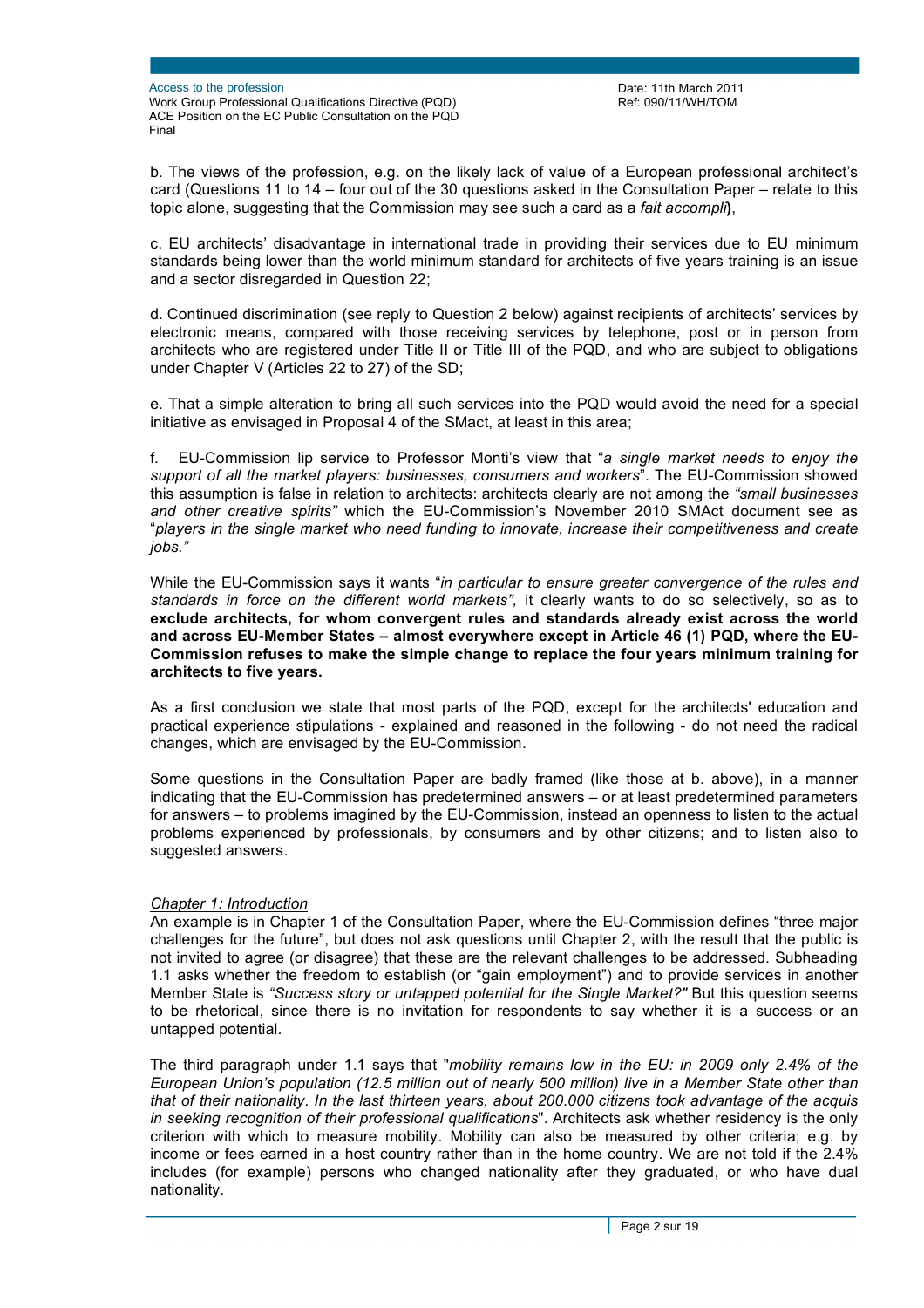A Sector Study "*The Architectural Profession in Europe 2010*" was commissioned by the Architects' Council of Europe, in which 23 Member states participated. This shows that 7.7% average of architects' fees across Europe derived from outside the architect's home country (Table 3-10 of the *ACE Sector Study 2010*). This figure shows a level of earnings from export or services three times higher than the average cited on page 3 of the Consultation Paper. Perhaps this shows that architects are especially good at finding ways of moving around, and/or it may show that automatic recognition is generally better than the general system at facilitating mobility; and/or that the statistical basis for the Consultation Paper is unreliable or incomplete.

### *1.2. The first challenge: simplification for individual citizens*

Experience shows that architects have good access to information about mobility processes through direct access to their registration and other competent authorities, especially in their home States. Experience shows too that architects rarely enquire to Article 57 PQD contact points nor involve the SD Points of Single Contact. Instead they go directly to the competent authority, sometimes via the professional body in the home or host state. Consequently, the architects' competent authorities and professional organizations need to publish information addressing applicants from second and third countries (step-by-step-guides). The websites of the ACE and of the European Network of Architects' Competent Authorities (ENACA) offer platforms where registration information for foreign applicants should be publicly available.

Architects are therefore puzzled at how the Consultation Paper states as fact that *"A professional seeking to move to another Member State is subjected to various requirements which together create a complex jigsaw of procedures. This can be a barrier to efficient matching of labour supply and demand within the EU . . . Simplification of the framework for recognition of qualifications between Member States will become more and more important."*

It seems to the ACE, on the contrary, that among architects there are few procedural barriers under the PQD to matching supply and demand for their services: architects have always moved around. In most countries, architects are required to be registered under national law; and most of what the PQD requires when they move is that they repeat a small part of the home State procedures in the host State, since Articles 7 and 50 PQD restrict what the host State may demand. There may indeed exist for the immigrant architect a complex jigsaw of procedures in the host State, but this does not relate to recognition of qualifications, but has to do with tax, social security, insurance, banking, planning and building control laws etc. The PQD processes by contrast are already simple enough to be easily understood, and are no more than architects recognize are necessary to make them accountable to recipients of their services and to competent authorities for the profession.

## *1.3. The second challenge: integrating professions into the Single Market*

The Consultation Paper notes "*two innovative tools which could be developed by the professions to*  facilitate mobility: professional cards and common platforms. The related projects, however, have not *led to concrete deliverables. Do we need fresh thinking . . .?"* In the case of architects, professional cards have been considered since long before the PQD, and the reason a European card "*has not been delivered*" for architects is because the profession and the competent authorities see such a card as the solution to a problem which does not exist for architects, thanks to the PQD system for automatic recognition, which is also why architects do not need a common platform under the PQD general system.

Section 1.3. then describes as a "*major innovation in the 2005 Directive"* its Title II provisions *"to facilitate temporary mobility for professionals".* But it says that these "*obviously trigger a reflex in Member States to maintain checks of qualifications as far as they can. This has led to a declaration system which is not easy to implement."* For architects, this is not the case. States whose competent authorities publish an online list of the architects who have made declarations make it simple for architects and clients alike. The greatest obstacle to mobility is often in the area of insurance, but that is more a weakness of the EU and of its insurance companies than of national competent authorities or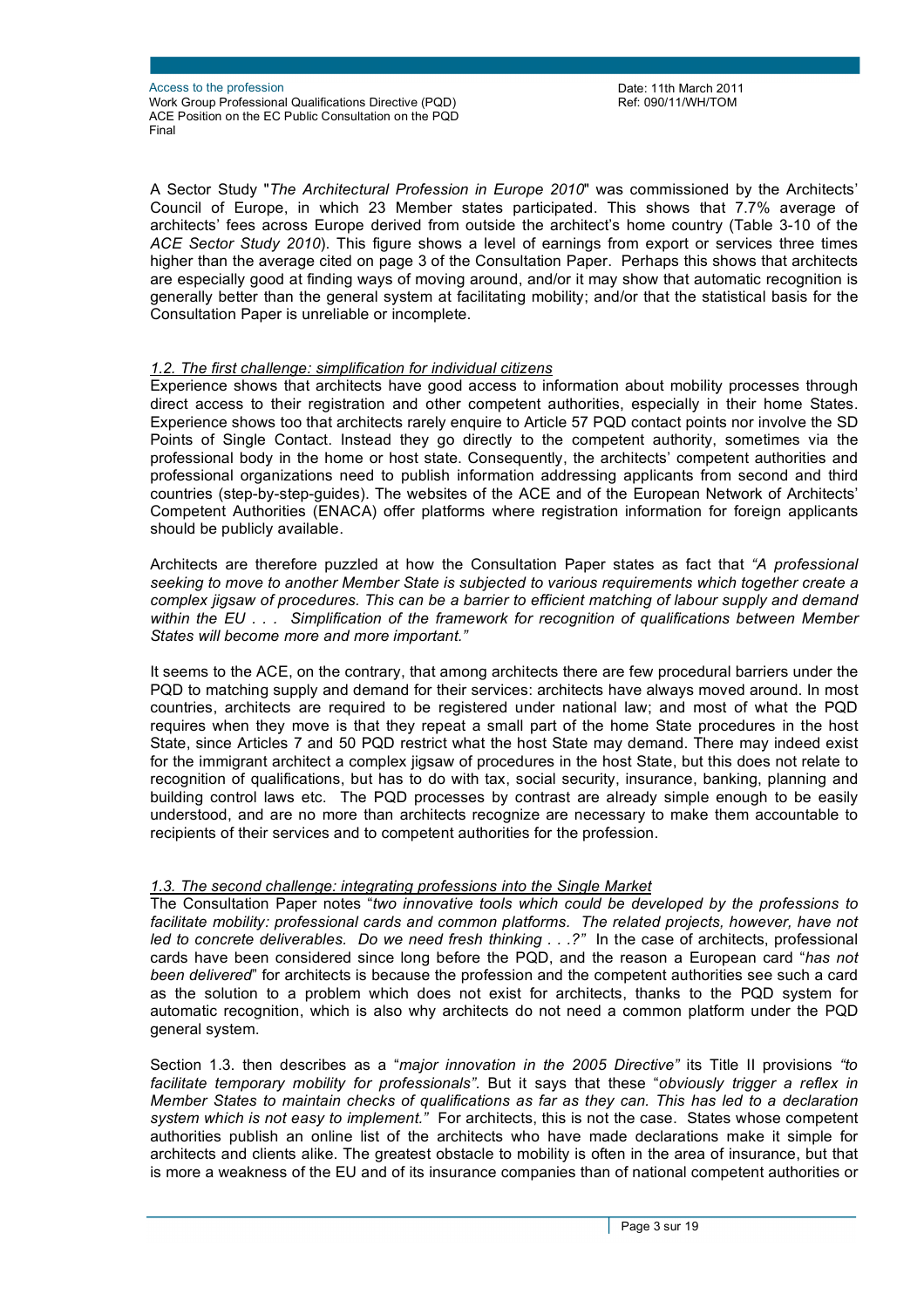Date: 11th March 2011 Ref: 090/11/WH/TOM

of the PQD. Perhaps the Consultation Paper confuses, in the last sentence of 1.3, the declaration system with pro-forma registration, on which we comment further below.

In any case, contrary to what the heading at 1.3. indicates, the profession of architect is already integrated into the Single Market.

#### *1.4. The third challenge: Injecting confidence into the system*

With its third challenge as with the first two, the ACE fears that the Commission is again inventing a problem (or perhaps a confusion of problems), which does not actually exist.

The Consultation Paper quotes the history and growth of the EU and of the *acquis*, i.e. the body of law governing the EU, and implies that the combination of 27 Member States, of educational reforms, and of scientific and technological progress has made "*maintaining mutual confidence more challenging"*. The experience of the ACE is quite the contrary. The acquis, and especially the PQD, has helped to build confidence. In particular, the emphasis in the PQD on administrative cooperation, and in the SD on electronic means, has allowed (and determined) the 27 Member States to learn from and about each other. In the case of architects, the unifying effect of the PQD seems to be reinforced by a shared sense across the Member States of professional ethical standards, and of duty to the client and consumer, which exists regardless of the many differences in law and practice at national level.

One problem which Section 1.4. correctly identifies is the risk that professionals who are disbarred or suspended "*for serious professional misconduct [will use] free movement rules to start practising again in another Member State".* But this use (or, more correctly, abuse) of the rules could be prevented more easily if the Commission can improve its own "Internal Market Information (IMI)" system, so that the system of alerts between CAs about misconduct (or fraudulent attempts to register) under the SD-IMI are extended to the PQD-IMI, to include principals and directors of firms disbarred or suspended under the SD-IMI.

The ACE agrees that there are challenges to be met in relation to the PQD but, in relation to architects, the challenges are not those identified in 1.2 to 1.4 of the Consultation Paper. And as regards injecting confidence into the system, the ACE considers that the worst thing to do would be to change the system before it has been properly implemented and assessed, as DG-Markt seems determined to do regardless of its many consultations. Please put resources into implementing the PQD, and not into an unsettling proposal to change it.

In summary, the introduction to the Consultation Paper does not provide a clear basis for answering its own question about "*untapped potential for the Single Market*" in the PQD.

#### *Chapter 2: A Call for Simplification*

The introductory paragraph begins by noting "*declining working population and potential skilled work force shortages"* and goes on to say that "*market forces alone could drive a simplification of procedures for recognition of qualifications*". In fact the ACE Sector Study already quoted above shows continuing expansion of the number of architects within the 27 Member States. A continuing trend towards increased consumer protection through regulation of architects is also evident in many States, so that the situation (both for architects and for consumers) is more "*fully satisfactory*" than the Consultation Paper says.

#### *2.1. Why Simplification*

Q.1 Do you have any suggestions for further improving citizens' access to information on the recognition processes for their professional qualifications in another Member State?

Access to information is a key matter in the stipulations of the SD (article 7 and article 22 SD), which complements the PQD in EU and national law and regulations concerning architects. Many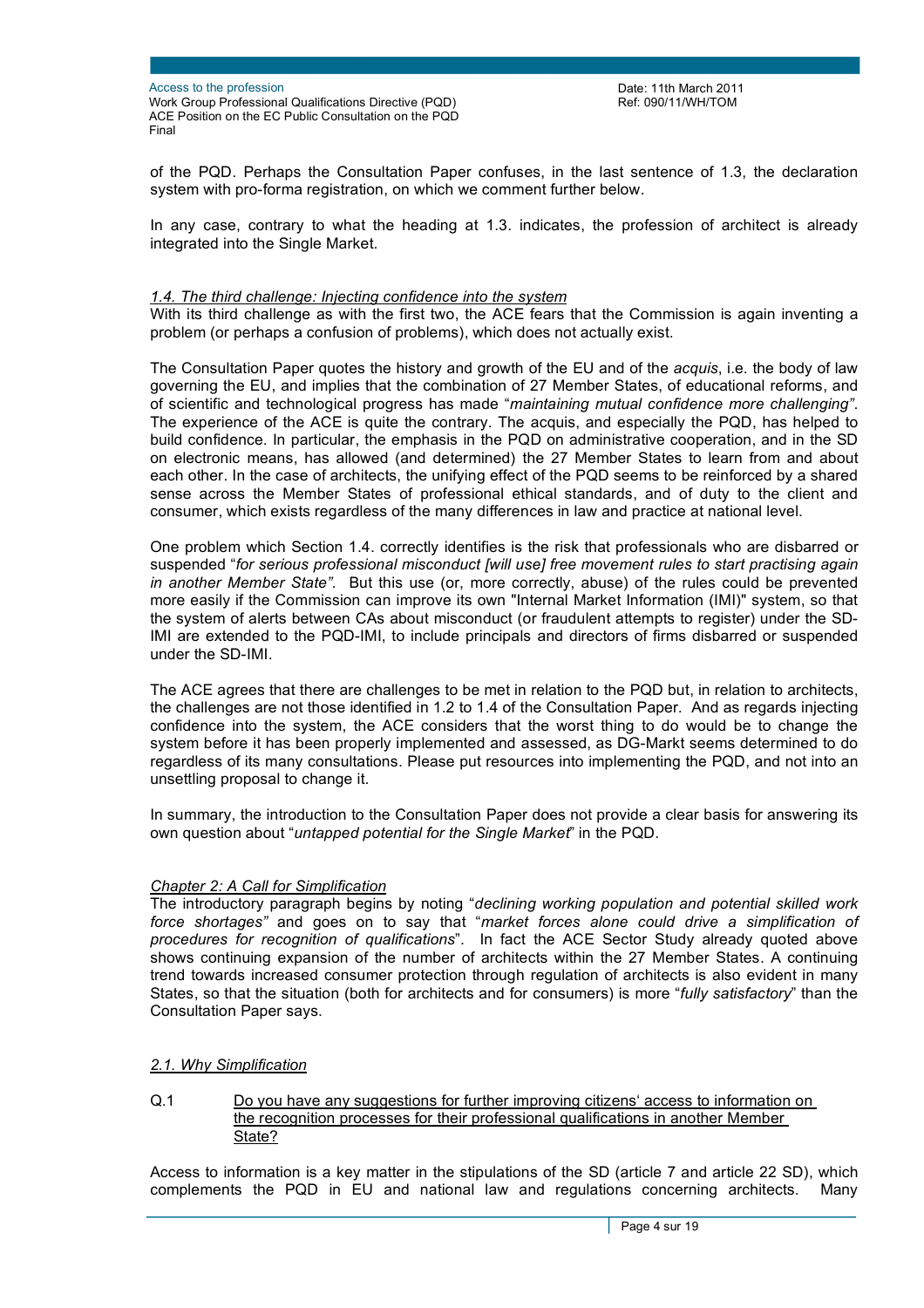Date: 11th March 2011 Ref: 090/11/WH/TOM

professional bodies and competent authorities are working hard to fulfill (and/or help their members to fulfill) these obligations, work which will be disrupted if the Directives and processes themselves are changed as the EU-Commission envisages.

The last paragraph of 2.1. says that "*The Commission services sought feedback on how citizens assess the functioning of the system. The outcomes of these enquiries point to the same conclusions: professionals encounter difficulties in identifying the competent authorities, the procedures to follow, and the documents to submit. They also report problems with providing translations, presenting original documents and incurring significant costs."*

**Data missing from the Consultation Paper:** The ACE has tried to check the feedback from citizens which is referred to here, based on footnotes in the Consultation Paper. But the documents referred to do not answer the following questions:

- a. How many architects report difficulties in identifying their competent authorities?
- b. Which procedures and which documents are proving difficult for architects to identify under the PQD? Or does the problem exist only in the PQD general system?
- c. Why/how is translating into the host State language a problem for architects, bearing in mind that their competent authorities are within the IMI system, and that competent authorities in the ENACA freely provide translations to each other when requested by a host competent authority?
- d. What significant costs (if any) are incurred by architects under the PQD?
- e. Why was any relevant feedback from architects, and the problems which it identified, not communicated by the Commission to the architects' competent authorities in the ENACA at three meetings the Commission had with the ENACA in 2010? The main problem highlighted by the Commission is delay by Member States in notifying new and amended diplomas, a deficit recognised by the professional bodies and CAs in the ACE, on foot of which they are working to expedite notifications.
- f. As regards original documents sought from architect applicants, is it not true that a host state competent authority which has doubts about authenticity of copy documents can often check this with the home state competent authorities, either via the IMI or via the ENACA?

It is bewildering, in the middle of Section 2.1 on poor functioning of the PQD, to read the quotation from a March 2010 *Eurobarometer* survey that only 4% of the population in Member States feel concerned that, if going abroad, their qualification would not be recognised in another Member State. So does a problem exist at all?

**New data and old data:** The 4% statistic relates to fieldwork carried out by Gallup for the Commission in early 2009, after the PQD came into force. A much more negative impression is given in the same paragraph of the Consultation Paper by the information that, "on a Europe-wide average, only 70% of *recognition requests reach a quick and successful outcome, whereas the remaining 30% are cases which turn out to be difficult, or in which recognition is denied.*" But when the documents referred to in the footnote on page 5 of the Consultation Paper are consulted, it emerges that the 70% statistic (according to the Commission's *Internal Market Scoreboard*) relates to the reporting period 1997-2008; in other words to a period of 12 years, 11 years of which predate entry into force of the PQD.

Because it seems to be in a hurry to change the PQD, the Commission has not waited for reliable comparative statistics. The PQD transposition delays reported in the Commission's *Internal Market Scoreboard* indicate that new PQD deadlines for processing applications for recognition may not have been fully transposed into national laws by early 2009 when the 4% statistic was obtained; so perhaps expectations have improved even further since then. There is too little analysis and too few data in the Paper to verify or challenge its conclusions and inferences.

**Misunderstood data - compare the EU with North America:** Other questionable aspects of the (outdated) 30% statistic used in the Consultation Paper appear on page 30 of the Commission *Scoreboard*: "*In the 30% of cases which turned out to be difficult or in which recognition was even denied, in 9% of cases, citizens only got access to the profession after having followed so-called compensatory measures (an adaptation period of up to 3 years or an aptitude test offered at best twice a year), in a further 8% of the cases recognition was even refused and finally 13% of all cases are*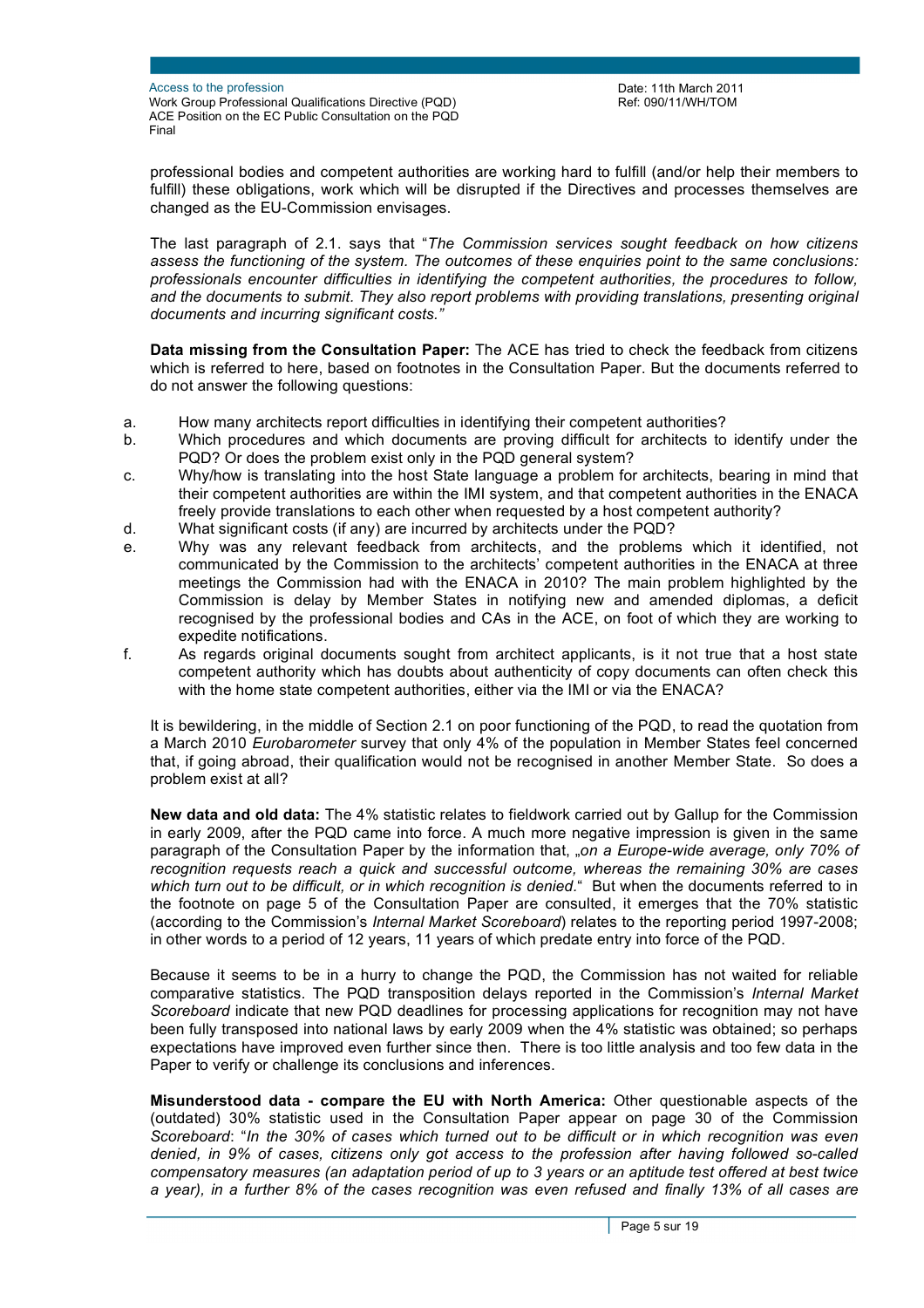Date: 11th March 2011 Ref: 090/11/WH/TOM

*reported as not settled because citizens currently follow an adaptation period or lodged an appeal before national courts."* 

This sentence indicates fundamental misunderstanding by its author of PQD compensatory measures in Articles 10 to 14 (further discussed in our reply to Question 2 below). One may contrast the EU system with that in the U.S. and Canada for an architect with an EU diploma who seeks recognition of his qualifications. The North American system requires every architect to take a comprehensive examination to test the knowledge and skills required (under the worldwide UIA Accord of 2005) by the architects' registration boards or licensing authorities of the country in question (as well as to have the necessary professional experience) notwithstanding that the 2005 UIA Accord sets out knowledge and skills for architects almost identical to the 11 points of PQD Article 46(1). In the PQD general system, by contrast, the competent authority does not set a comprehensive examination, but assesses how much of the knowledge and skills required of an architect under PQD Article 46(1) the applicant can already prove. Provided the diploma is not more than one level lower than the EU level, measured in accordance with Article 11, the authority may set an aptitude test or adaptation period sufficient only to assess and/or to fill the applicant's gap in knowledge and skills – not to prove all his knowledge and skills *de novo* as in the U.S. The PQD compensatory measures are thus a concession to the applicant, not an additional obstacle as page 30 of the *Scoreboard* implies. Such error and misunderstanding of PQD compensatory measures in the *Scoreboard* is worrying. For the error to be repeated as a foundation of public consultation on "modernizing" the PQD seems quite inept.

**Difficult cases - more missing data but some evidence:** The *Scoreboard* gives no analysis of the "*8% of the cases [where] recognition was even refused*", nor of whatever proportion of the "*13% of all cases*" where "*citizens lodged an appeal before national courts*". So we do not know how many of the refusals of recognition were judged to be lawful, how many were unlawful, or how many appeals were allowed. But 22% (or almost three-quarters) of the 30% of "difficult cases" were in categories where some or all applicants undertook an adaptation period or other compensatory measures. This indicates that these people did overcome difficulties in identifying competent authorities and the procedures to follow etc., contrary to what the last paragraph of 2.1 (quoted above) says.

So the evidence on which the consultation is based seems unclear at best, and false and exaggerated at worst. To improve information for citizens, the EU-Commission first needs to improve information on Article 14 compensatory measures among its own staff who prepare the *Scoreboard*.

Perhaps the EU-Commission and the ACE can be relieved that the 30% of cases in the 12-year period where the *Scoreboard* considers that *"citizens* encountered major problems" are irrelevant (or around 90% of them are) to an assessment of the PQD, because that 90% predates the PQD. But it is alarming that the EU-Commission is quoting irrelevant statistics in support of its "*modernisation*" of the PQD; not least because that *modernisation* seems likely to worsen the transposition deficit reported in the Commission's *Internal Market Scoreboard.* 

#### **Conclusion:**

The ACE fears that simplification of current recognition procedures would be impossible without damaging the interests of consumers of services, e.g. by relaxing professional standards. In any case the theoretical benefits to applicants of simplification may be outweighed by the unsettling signal it would send to citizens and Governments that the EU made mistakes in devising the PQD; that the system will be changed in 2012 just five years after it came into force; and that the evidence on which the change is based is so false or flimsy that we may expect more changes in 2017 another five years later.

Q.2: Do you have any suggestions for the simplification of the current recognition procedures? If so, please provide suggestions with supporting evidence.

**Summary of suggestions on automatic recognition and on the general system:** The automatic recognition procedures for architects – especially under Article 46 – display little need or opportunity for further simplification, subject to the ACE suggestions to incorporate the worldwide standard for a minimum five years training as noted at Q.1 above, and for a supplementary two years of pre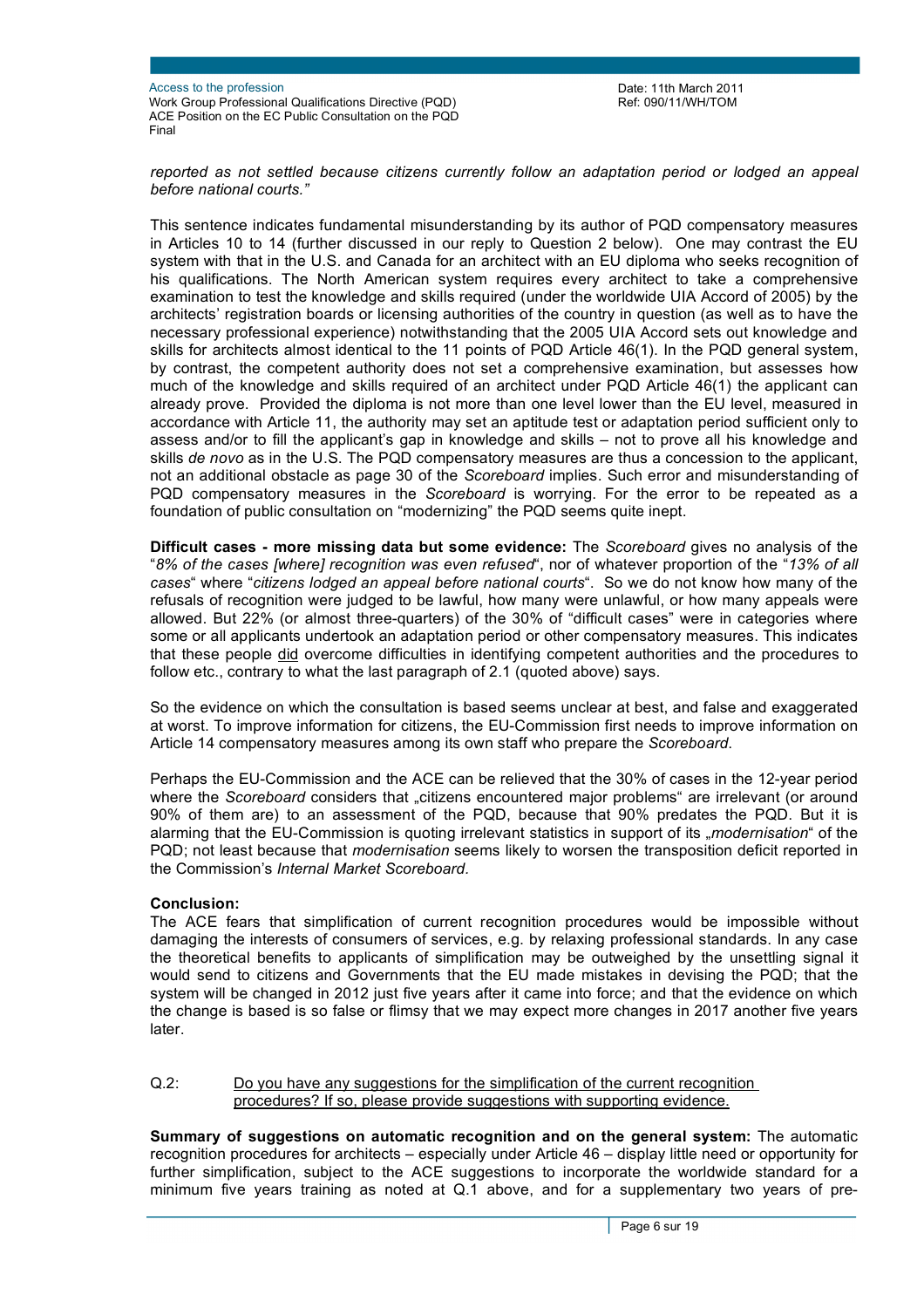Access to the profession

Work Group Professional Qualifications Directive (PQD) ACE Position on the EC Public Consultation on the PQD Final

Date: 11th March 2011 Ref: 090/11/WH/TOM

recognition professional experience, previously included as Article 23 of the former Architects' Directive 85/384/EEC.

The ACE also suggests a change to the definition of level (e) of Article 11, based on evidence provided below in relation to the general system. Currently the application of qualification levels (d) and (e) is ambiguous, because both levels cover a study period of 4 years. Level (d) covers studies of up to 4 years duration, while level (e) covers studies of at least 4 years duration. It should be made clear that level (e) covers only study courses of more than 4 years duration

Finally as noted on the first page of this submission, the ACE suggests ending discrimination against recipients of architects' services by electronic means, compared with those receiving services by telephone, by post and/or in person from architects who are registered under Title II or Title III of the PQD, and who are subject to obligations under Chapter V (Articles 22 to 27) of the Services Directive. Adoption of that suggestion would bring all such services into the PQD, and would avoid the need or a special initiative as envisaged in Proposal 4 of the SMact, at least in this area.

**General system - the attestation:** The conditions for recognition of the regulated professions under the PQD general system are generally laid down in Article 13 PQD, which thus regulates the recognition of architects who are not subject to the automatic recognition regime. This article stipulates that the host Member State, which demands the possession of specific professional qualifications for access to or pursuit of a regulated profession, shall permit access to and pursuit of that profession to applicants from another EU Member State under the same conditions that apply to its nationals. The foreign applicant must possess the required attestation of competence or formal qualifications of another Member State in order to gain access to and pursue that profession. This attestation of competence must attest a level of professional qualification at least equivalent to the level immediately prior to (i.e. lower than) that which is required in the host Member State. This system applies also in cases where the profession is not regulated in the other Member State (country of origin). If so, the Competent Authority must attest that the holder (applicant) has been prepared for the pursuit of the profession in question. According to the Directive the "professional training" in both the home and the host Member States must not differ materially but be "adjoining" in the sense of Article 11 PQD. Only when there exist differences between the professional training in the country of origin and the host Member State, may compensation measures apply.

**General system - the five levels:** The PQD stipulates five levels of professional qualifications in order to classify the professional qualifications of foreign applicants with regard to their equivalence to the qualifications of national professionals. If the applicant possesses a professional qualification of a level immediately prior to (i.e. lower than) that of national professionals, compensation measures can be required. If the applicant's level of qualification is two or more levels below that of national professionals, the application is to be rejected. In that case, compensation measures are not possible. The EU Member States retain the right to lay down the minimum level of qualification required to gain access to and to pursue the profession in their territory (see also Recital 11 PQD). These procedures permit rejection of all unqualified applicants and raising under-qualified ones to the level of qualification of the host Member State's national standard.

Several competent authorities within the ACE have experience of the general system in registration of other professional branches like interior architects, landscape architects and town-planners, because the latter regulated professions are not subject to the system of automatic recognition. Such CAs thus use the five levels laid down in article 11 PQD quite regularly. Likewise some competent authorities employ them regularly to process applications from holders of diplomas not yet notified. So the current recognition procedures under the general system have stood the test of use.

Most potential applicants inform themselves about the procedures, and are well capable of evaluating their own professional qualifications against the five levels of Article 11 and, if not sufficiently qualified, usually do not apply for recognition. Consequently it would not make sense to abolish the Article 11 PQD qualification levels on the grounds that applicants hardly ever possessed unequal qualifications, because this would deny the preventive impact and current operation of the regulations.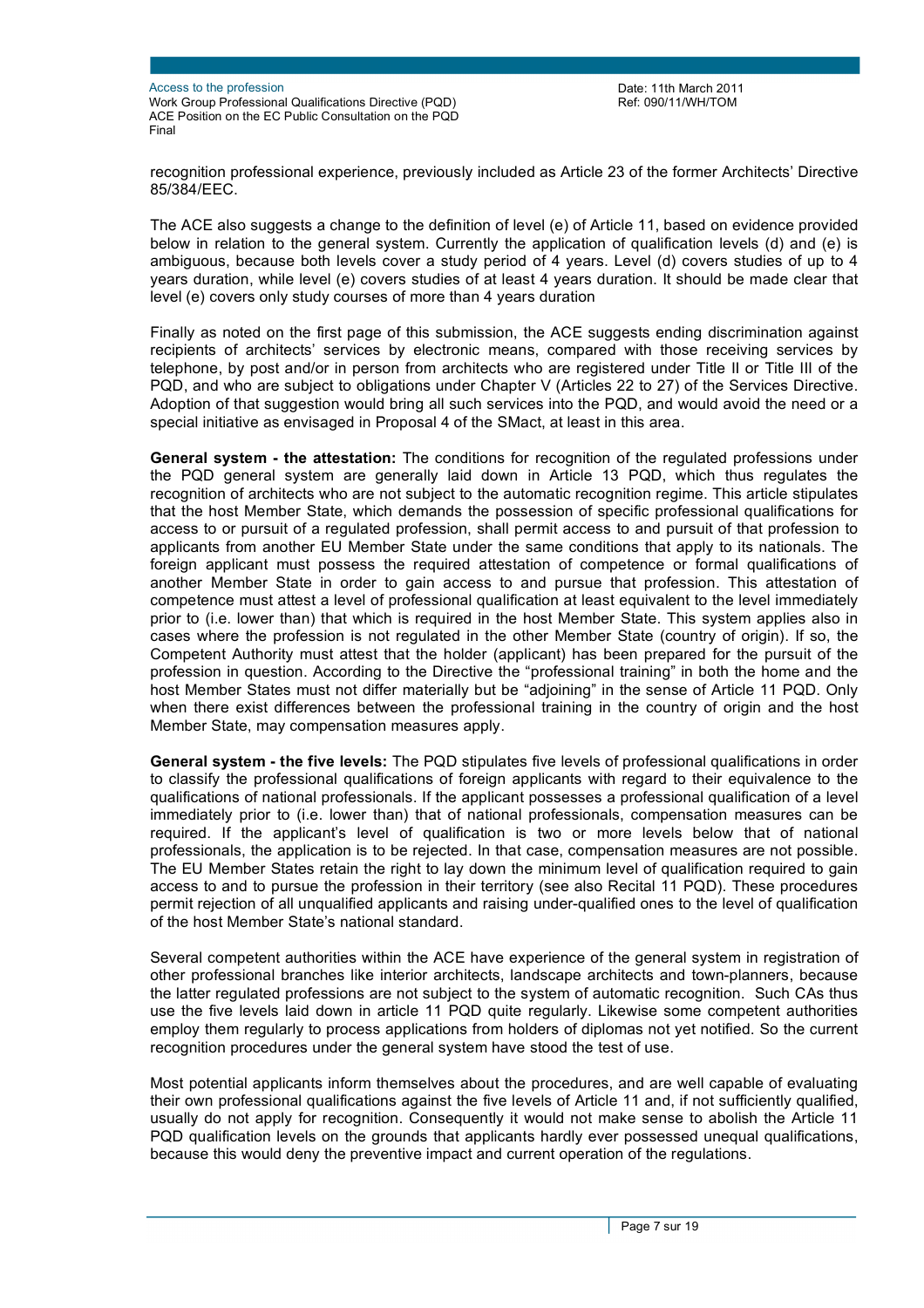Date: 11th March 2011 Ref: 090/11/WH/TOM

For the time being, further harmonization for example with the European Qualifications Framework System (EQF), is not necessary. On the contrary, the PQD should be given an opportunity to settle down, after the considerable efforts and investments by Member States to implement it, especially for professions (like architect) not previously in the general system.

### *2.2. Making best practice enforceable*

#### Q.3: Should the Code of Conduct become enforceable? Is there a need to amend the contents of the Code of Conduct? Please specify and provide the reasons for your suggestions.

The non-binding character of the Code of Conduct should remain so. It helps to promote administrative cooperation while necessarily allowing flexible standards for the recognition procedures, which – regarding the great variety of regimes for the various regulated professions and activities – differ considerably in their details and extent. To safeguard legal certainty, legally binding stipulations, for example concerning the documents which can lawfully be requested for the recognition process, should be set down in the Directive only, as Annex VII already does.

Various Commission reports, including the *Scoreboard* referred to above and the *Staff Working Document* of October 2010, show that even Treaty obligations to transpose the PQD were not achieved on time by any Member State. So it is far from certain that making the Code of Conduct binding will secure more consistent PQD implementation across the EU/EEA.

The ACE notes that the text in 2.2. of the Consultation Paper says that "*The Code draws on the case*  law of the European Court of Justice in respect of the Directive and the relevant provisions of the *Treaty on the Functioning of the EU."* The ACE does not have specific suggestions (or reasons) for amending the Code, seeing these as a matter for the Article 56 Group of National Coordinators. But it finds the Commission's information regarding case law in relation to the PQD quite unsatisfactory, as explained at Q.6 below.

#### *2.3. Mitigating unintended consequences of compensation measures*

Q.4: Do you have any experience of compensation measures? Do you consider that they could have a deterrent effect, for example as regards the three years duration of an adaptation period?

Architects' have increasing experience of compensation measures, both of tests and of adaptation periods. Compensation measures serve two objectives: the interests of clients and those of the service providers. The interest of clients is to deal with service providers who have a certain minimum level of professional qualification. To serve the aspiration of applicants to gain access to a profession despite having a substandard level of professional education, compensation measures are an indispensable instrument to compensate for substantial differences in the professional education of the service providers. This applies in particular to adaptation periods, which need (except in countries which have a derogation under Article 14) to be completed only if the applicant decides not to sit the aptitude test prescribed to make up for substantial differences in professional education or if he fails that test. The duration of the adaptation period depends on the degree of the substantial differences to be compensated for. The maximum duration of three years is seldom needed, but should remain available for special cases.

The ACE supports the concessions to under-qualified architect applicants under PQD Articles 10 to 14, notwithstanding the big workload that it imposes on competent authorities in tailoring individual tests and adaptation periods. And ACE support will be even stronger provided that the concessions are set against the worldwide five-year minimum period of training for architects, instead of the currently substandard four years in Article 46 (1).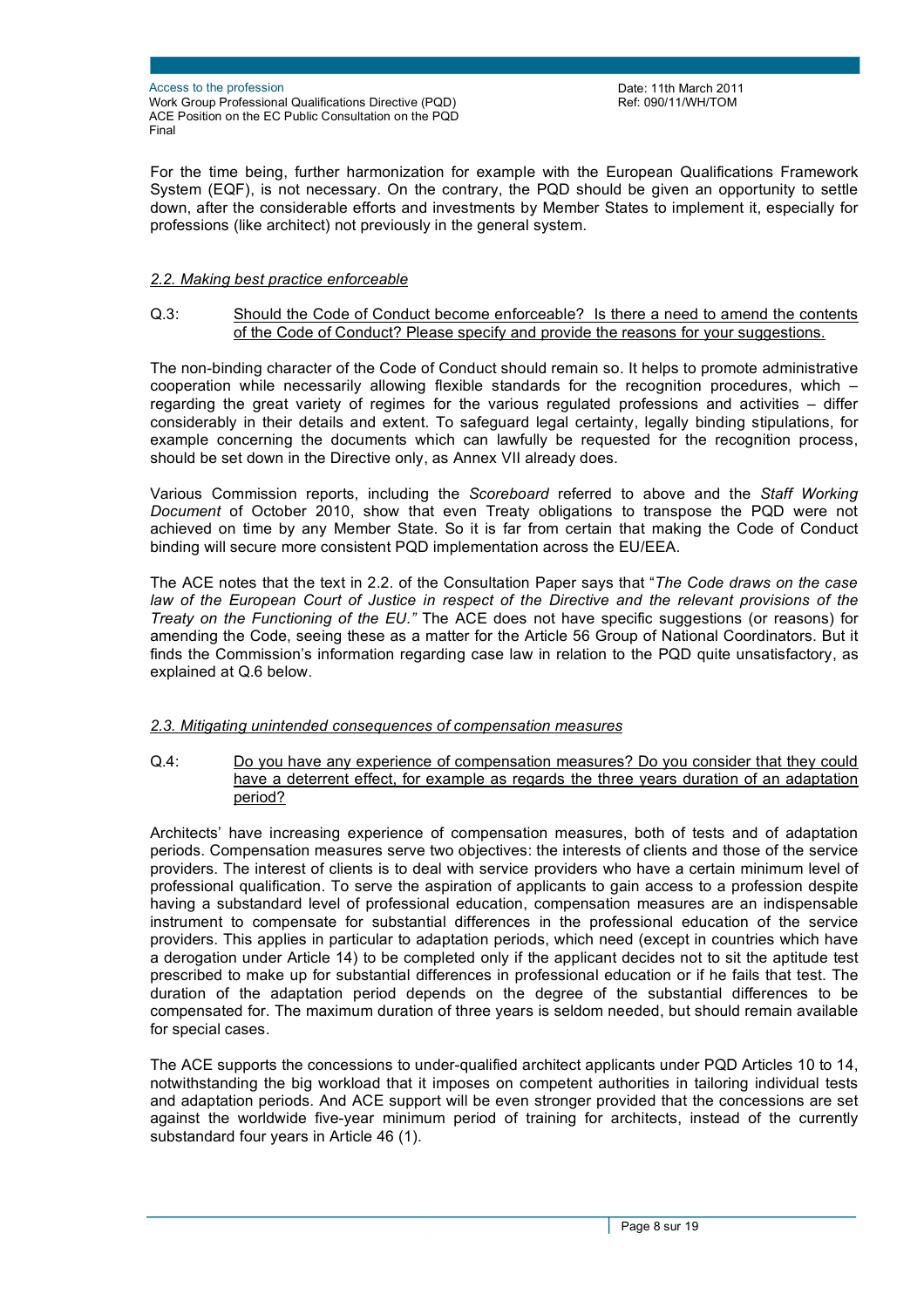#### Q.5: Do you support the idea of developing Europe-wide codes of conduct on aptitude tests or adaptation periods?

Architects agree with the EU-Commission that the development and implementation of individual aptitude tests and adaptation courses put the resources of the registration bodies and institutions under strain. European Codes of Conduct for the relevant professions could well enhance confidence between the European registration bodies and further the exchange of information between them, leading to more consistent standards in the long run. However, the development of non-binding Codes of Conduct should be done independently of any revision of the Directive.

The ENACA has already begun to network and to cooperate among architects competent authorities just as the third paragraph of 2.3. of the Consultation Paper envisages. This is likely to lead initially to better mutual understanding, and perhaps eventually to convergent practices. The ACE supports such administrative co-operation, and not a mandatory code as Q.3 above envisages. EU-Commission proposals to change the PQD risk deterring the development of such cooperation or codes during the next year or two.

### Q.6: Do you see a need to include the case-law on "partial access" into the Directive? Under what conditions could a professional who received "partial access" acquire full access?

No, in answer to the first part of the question. As regards the second part of the question, "Partial access" to a regulated profession means that the person concerned is not allowed to exercise the full range of tasks a professional in this field usually does. The example quoted by the Commission on page 8 of the Consultation Paper is ECJ case C-330/03: Collegio de Ingenieros -v- Administracion del Estado concerning the Italian hydraulic engineer Sr. G M Imo. He was granted registration as a civil engineer in Spain, but Spain's Council of Engineers argued that the works (and hence the professional services) covered by Sr. Imo's curriculum was much narrower than the wider curriculum (including roads and harbors) covered by Spanish civil engineers. The ECJ ruled that Mr Imo was entitled to partial access. Keeping in mind the interests of consumers /clients, it is difficult to envisage a comparable circumstance arising for architects even in special instances. We know of no general criteria which would allow codification of such cases with sufficient legal certainty in the Professional Qualifications Directive. Persons with partial access cannot gain professional experience with those tasks they are not authorized to exercise, which means that their ways to achieve full access are those which the Directive already includes:

- successful completion of a diploma course listed in Annex V.7.1, bearing in mind that the automatic recognition system already permits in Article 47 (2) a recognition of prior learning etc.; and
- successful completion of compensation measures.

Architects are perplexed as to why the EU-Commission, after having generated a transparent and reliable law code in Directive 2005/36, is keen to open up a discussion of this codified law by reference to older case law. It ought to be the duty of the EU-Commission as co-legislator to ensure that its Directives either embody or supersede all earlier case law. It is unfair to citizens that all the case law on the EU-Commission PQD website at the end of 2010 predates 2005 when the PQD was adopted.

The EU-Commission ought to update its website not only with all relevant cases, but also with an opinion (and as many caveats as may be necessary) on the application of each case in 2011; e.g. as to how it is embodied in the PQD or of why, if it is not embodied in the PQD, that was not done.

## *2.4. Facilitating movement of new graduates*

Q.7: Do you consider it important to facilitate mobility for graduates who are not yet fully qualified professionals and who seek access to a remunerated traineeship or supervised practice in another Member State? Do you have any suggestions? Please be specific in your reasons.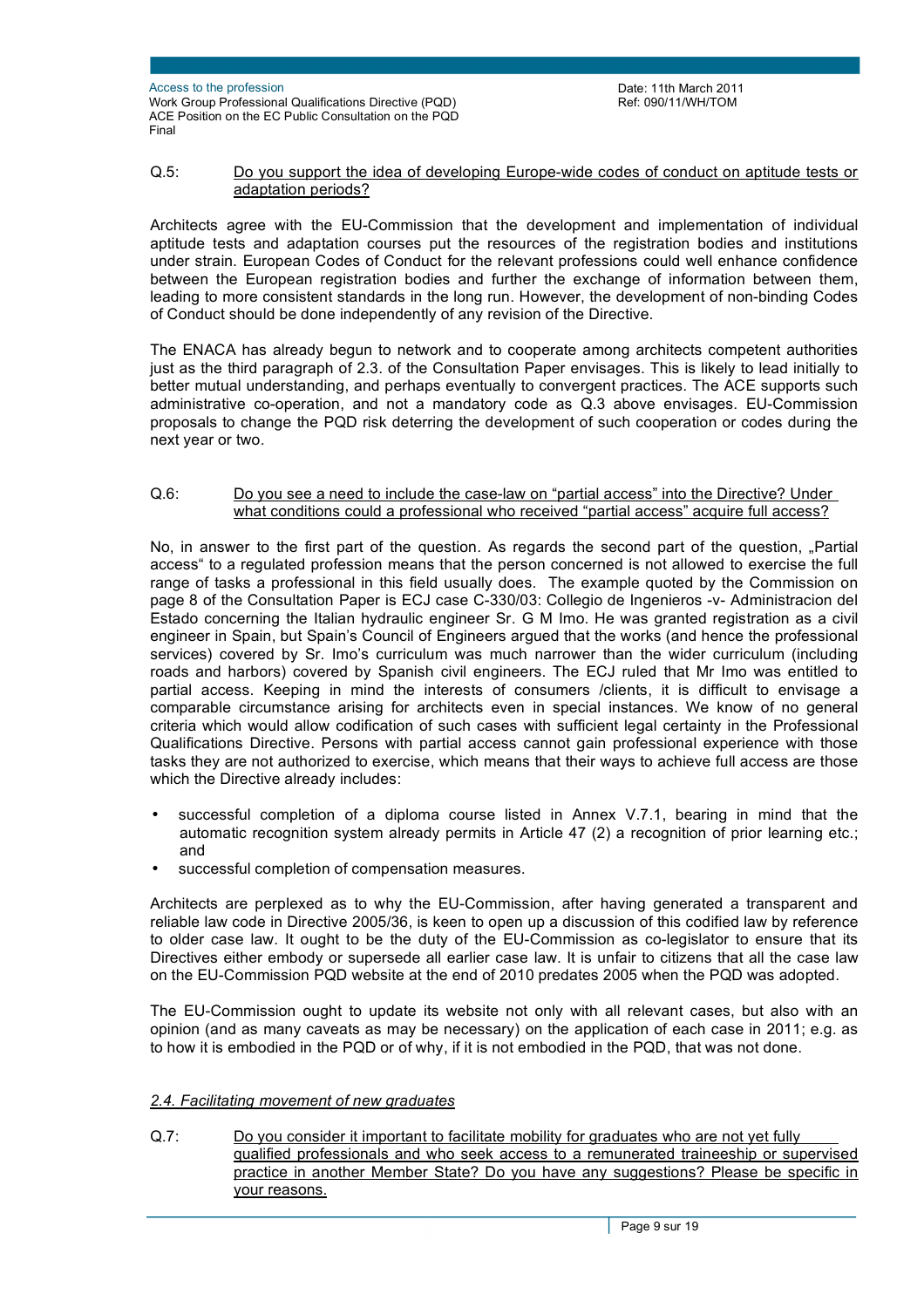Yes, the ACE does consider it important, and suggests that PQD Article 1 should be clarified so as to give effect to its apparent intentions. Architects agree with the EU-Commission that graduates not yet qualified for full access to the profession experience a gap when they "*are no longer students but not yet fully qualified professionals either*". The ACE agrees they should have a chance to accomplish their practical professional education in another Member State, as many already do, and the ACE supports this in relation to architects. The opportunity is greatest where both Member States require a comparably similar practical professional experience element. The ACE has a policy unanimously agreed among its members to promote convergence around a curriculum of five years of university training and two years of professional experience. To deal with variations between practical experience in different EU countries, the ACE knows that the European Network of Architects' Competent Authorities (ENACA) is hoping to develop sample cases.

A graduate with a notified diploma, listed in column 2 of PQD Annex V.7.1, will seek to obtain the "accompanying certificate" in column 4 of the said annex, so as to qualify for full automatic recognition. But other approaches ought to be possible, if the full qualification is not yet achieved by the applicant. A means could be established for the holder of a notified diploma, unable to fulfill the related column 4 requirement in his home country, to apply for individual evaluation of his practical professional experience by a host country competent authority.

This will most be especially needed when the applicant has acquired this professional experience in more than one EU Member State (as the EU-Commission Paper encourages him to do) and consequently is in difficulty to fulfill the registration conditions of the country where the diploma was obtained. Sample cases should be given as best-practice models in the non-binding code of conduct, after having been discussed with the EU-Commission.

#### Q.8: How should the home Member State proceed in case the professional wishes to return after a supervised practice in another Member State? Please be specific in your reasons.

Please see the answer to question 7.

## *2.5. Facilitating movement between non-regulating and regulating Member States*

Q.9: To which extent has the requirement of two years of professional experience become a barrier to accessing a profession where mobility across many Member States in Europe is vital? Please be specific in your reasons.

Question 9 is linked to the issue of movement between non-regulating and regulating Member States. This is only apparent in the sub-heading above question, i.e. *Facilitating movement between nonregulated and regulated countries,* and not from the question itself. Is this Question relevant or not for architects, as architects' qualifications seem to be treated (more or less) in the sectoral part of the PQD? The system of the sectoral regime for architects is generally speaking linked to Annexes V.7.1 and VI of the PQD listing diplomas which, with or without a listed accompanying certificate, thus give access to the market. The additional certificates refer in most cases to an additional professional practice period as a precondition for eligibility to register in a professional list. However, there are many cases where architects cannot avail of the sectoral regime and so from automatic recognition. Therefore the ACE offers its opinion on this question 9 and on the following question 10.

Question 9 refers to Article 13 PQD with special emphasis on Para 2 Subpara 1, which stipulates that applicants from a country where the profession is not regulated intending to establish themselves in a country where the profession is regulated must deliver proof of at least two years of professional practice within the last ten years. Furthermore the text leading to the question indicates that there are existing professions that are eo ipso "cross-border by nature" so that there is a supposed need for special treatment. As also architects in some branches are very mobile (hotels, industrial plants i.e.), this distinction of "cross-border by nature" or "not-cross-border by nature" professions is not helpful. There is no connection to the question whether or not the pursuit of the profession is per se of a cross-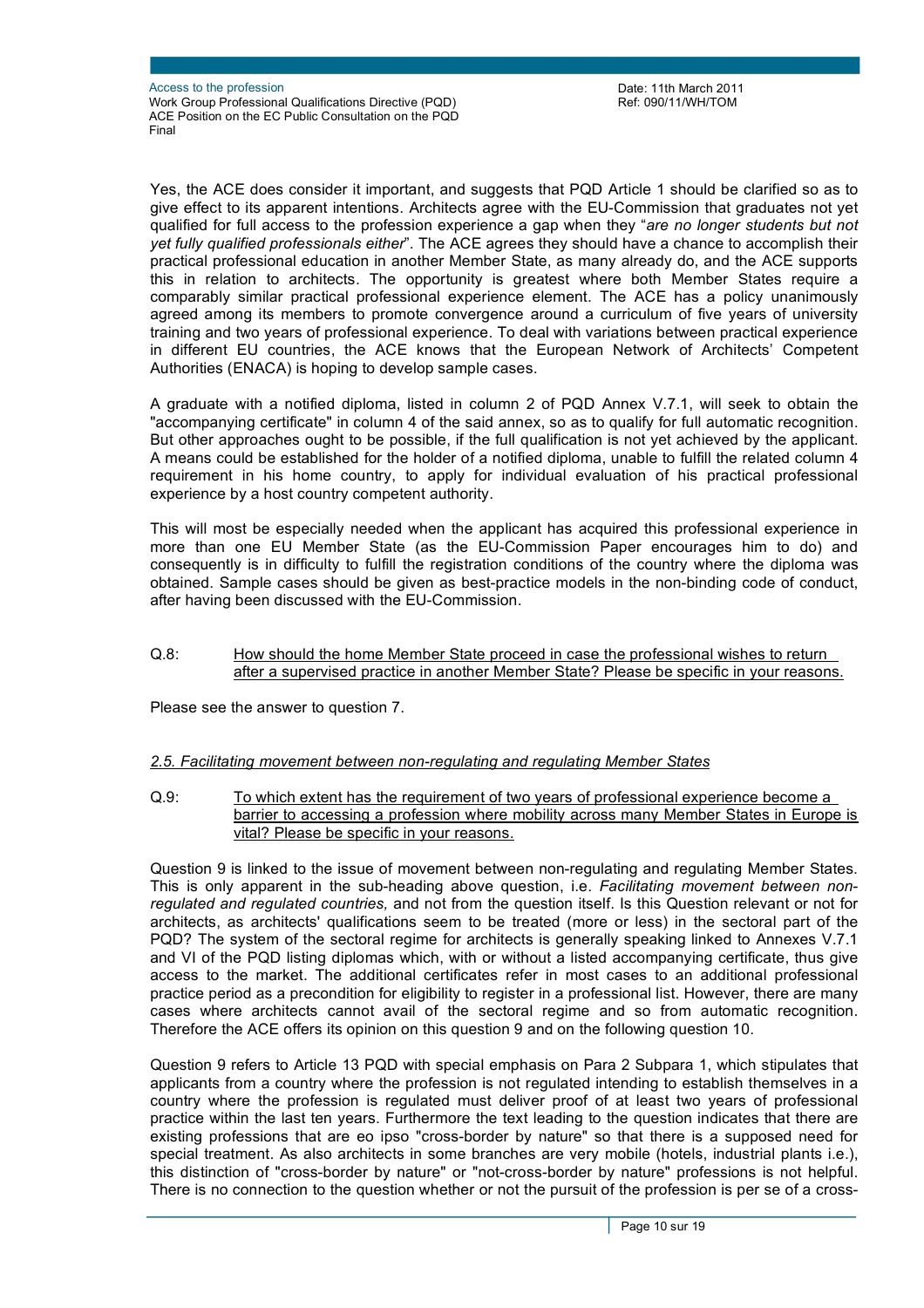bordering character – whereas the EU Commission's consultation paper deems this issue an important one.

The stipulations of Article 13 have caused no difficulty, because practically all qualified applicants who could provide proof of a regulated education had not to prove their professional experience, and so were accepted. Nevertheless the existing regulations can be improved.

For various reasons the ACE proposes that a clause should be inserted to deal with practical experience, just as Article 23 of the former Architects Directive 85/384 EC did. *"If in a Member State*  the taking up of the activities under the title of architect is subject, in addition to the requirements to the *possession of a diploma, certificate or other evidence of formal qualifications, to the completion of a given period of practical experience, the Member State previous residence stating that appropriate practical experience for a corresponding period has been acquired in that country."* This requirement should be limited to a maximum of two years and should be of non-discriminatory character. The experience of the architects' competent authorities shows that practical experience of two years need not hinder access to the market of another European member state. On the contrary, it creates trust in the eyes of clients in the host member state. Additional practical experience of two years therefore ought to be supported by the PQD.

Q.10: How could the concept of regulated education be better used in the interest of the consumers? If such education is not specifically geared to a given profession, could a minimum list of relevant competences attested by a home Member State be a way forward?

This question is also under the same sub-heading 2.5, concerning movement between non-regulating and regulating Member States. It raises several sub-questions.

In the first part of the question, the term *consumer* is unclear: is it the student or the recipient of a service? It may be that it asks whether regulated education alone can lead to professional qualifications and thus (perhaps) whether it can replace or abolish burdensome procedures, like the notification of architectural diplomas.

In this context it must be stated that universities in most Member States are free - sometimes protected by constitutional guarantee - to generate their curricula. So many Member States are prohibited from interfering in study courses, even to ensure compliance with the needs of a regulated professional qualifications.

Therefore national subsidiarity and academic freedom prevail regardless of voluntary convergence at the root of the Bologna process. The negotiation of a minimum list of relevant competences (as this question envisages) would require a great deal of resources, which should instead be dedicated to expanding the system of automatic recognition, which already exists for architects, and for whom the 11 points of knowledge and skill in Article 46 (1) continue to appear robust after 20 years of use.

Having said this, regulated education (under PQD Annex IV) often means something different from regulated exercise of the professions under Annexes V and VI. These professions, regardless of the competences required for them to serve the needs of consumers in a particular Member State, are entitled to establish and/or provide services in all other Member States, subject to the discipline of their profession in that host State.

So regulated education cannot replace a common multinational system of agreed standards. So it seems to make sense for the PQD

a. to support the existing and functioning regime of article 46 for the architectural profession and b. to extend the system of automatic recognition into related branches like the interior architects, landscape architects and town-planners, instead of creating lists of minimum competences for

exchange between the Member States. Such an extension seems preferable to a  $28<sup>th</sup>$  regime as Question 15 envisages.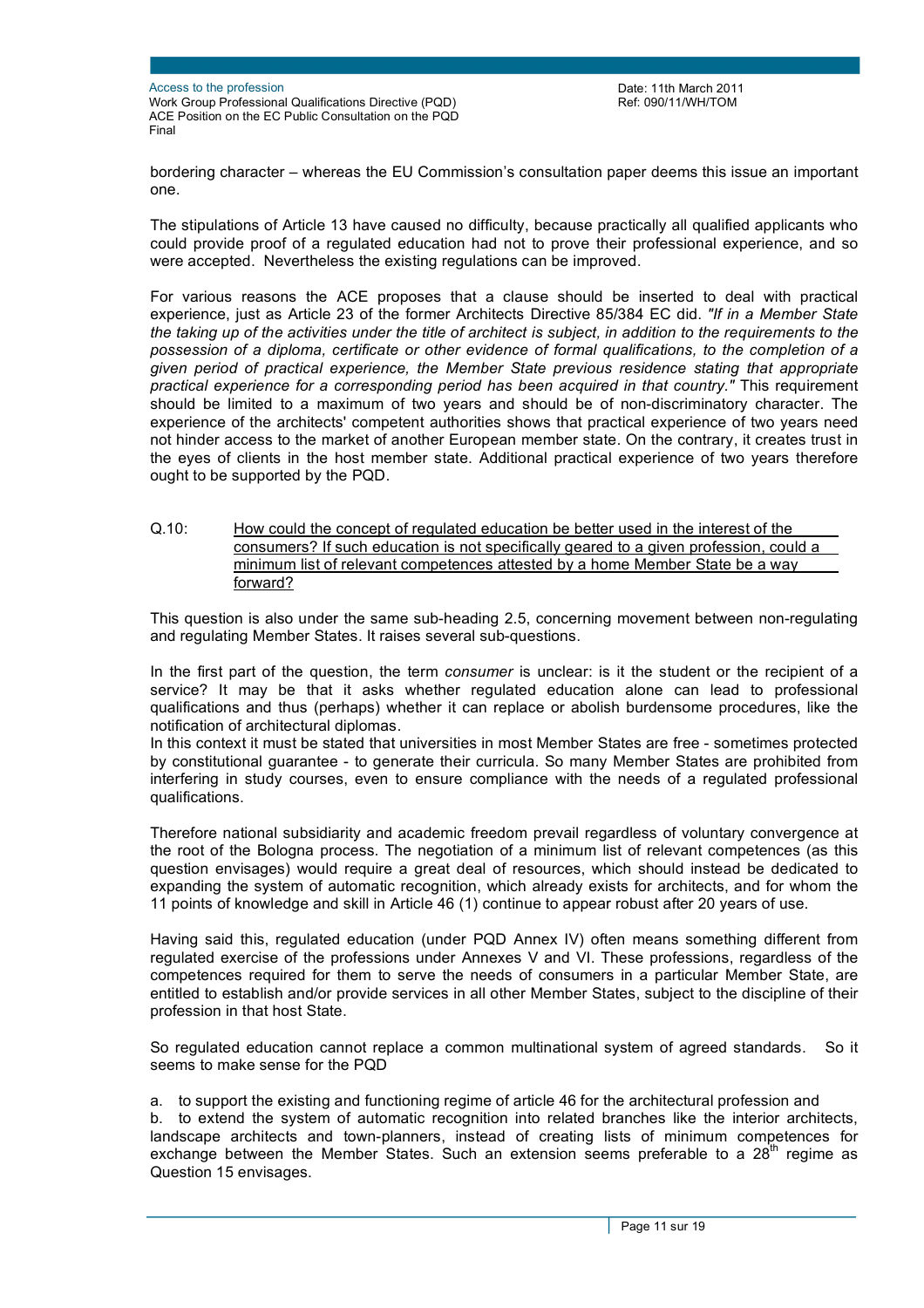Date: 11th March 2011 Ref: 090/11/WH/TOM

PQD Article 46 (1) accommodates nationally distinct architectural history and heritage, planning and building controls etc. The ACE has prepared a list of competences relating to the 11 points of Article 46 (1), and the competent authorities of several Member States have done likewise. So the system of attestation of minimum training conditions already co-exists with the system of competences within the automatic recognition system.

### *Chapter 3: Integrating Professionals into the Single Market*

#### *3.1. A European Professional Card*

Q.11: What are your views about the objectives of a European professional card? Should such a card speed up the recognition process? Should it increase the transparency for consumers and employers? Should it enhance confidence and forge close cooperation between a home and a host Member State?

The objectives listed in this question - for speed, transparency, confidence and cooperation - are very desirable. However, a professional card will not speed up the recognition process, at least not for architects, whose competent authorities have now put all or most of the application processes online, and all of which are within the IMI system. On the contrary, there is a contradiction between the encouragement of online processes under the PQD and Services Directive on the one hand, and the possible encouragement of card-holders to visit a competent authority in person to produce their card on the other hand, which can be inconvenient both for the card-holder and for the authority; duplicating online and personal facilities.

The ACE has, as already noted above, discussed a professional card. A card makes sense only if it makes the recognition process according to the PQD easier, more transparent and user-friendly. The practical realization of these requirements must be discussed in detail. One crucial necessity is the obligatory application of the IMI (see also answers to the questions  $12 - 14$ ), requiring many improvements and greater consistency between PQD-IMI and SIM-IMI; for example as regards alerts. **It is currently difficult for the architects' competent authorities to see any added value that a professional card could add to the current automatic recognition system.** There is a great danger that such a card will create expectations which citizens will feel are not fulfilled, and cause confusion for holders of cards, for their professional bodies and for competent authorities.

### Q.12: Do you agree with the proposed features of the card?

The features of a professional card as proposed in the Consultation Paper deserve a detailed evaluation:

- a. **Feature 1**: Card issued by Competent Authorities The ACE agrees with the Consultation Paper that professional cards can be issued only by competent authorities of the home State (country of origin) so as to give the necessary credibility to professional cards. Potential clients or employers should be able to obtain on the card enough information to permit them to verify the identity of the holder of a qualification, as a basis for further enquiry.
- b. **Feature 2**: Additional support by electronic exchange via the IMI-PQD: The ACE also agrees with the Commission's Consultation Paper that, if there is a European card for a profession, it should only be issued by competent authorities which are registered in IMI and therefore able to exchange information electronically and confidentially with competent authorities in other Member States. However, the Commission should note that only the IMI-PQD is a reliable support for the architects' competent authorities, because IMI-SD suffers from many flaws.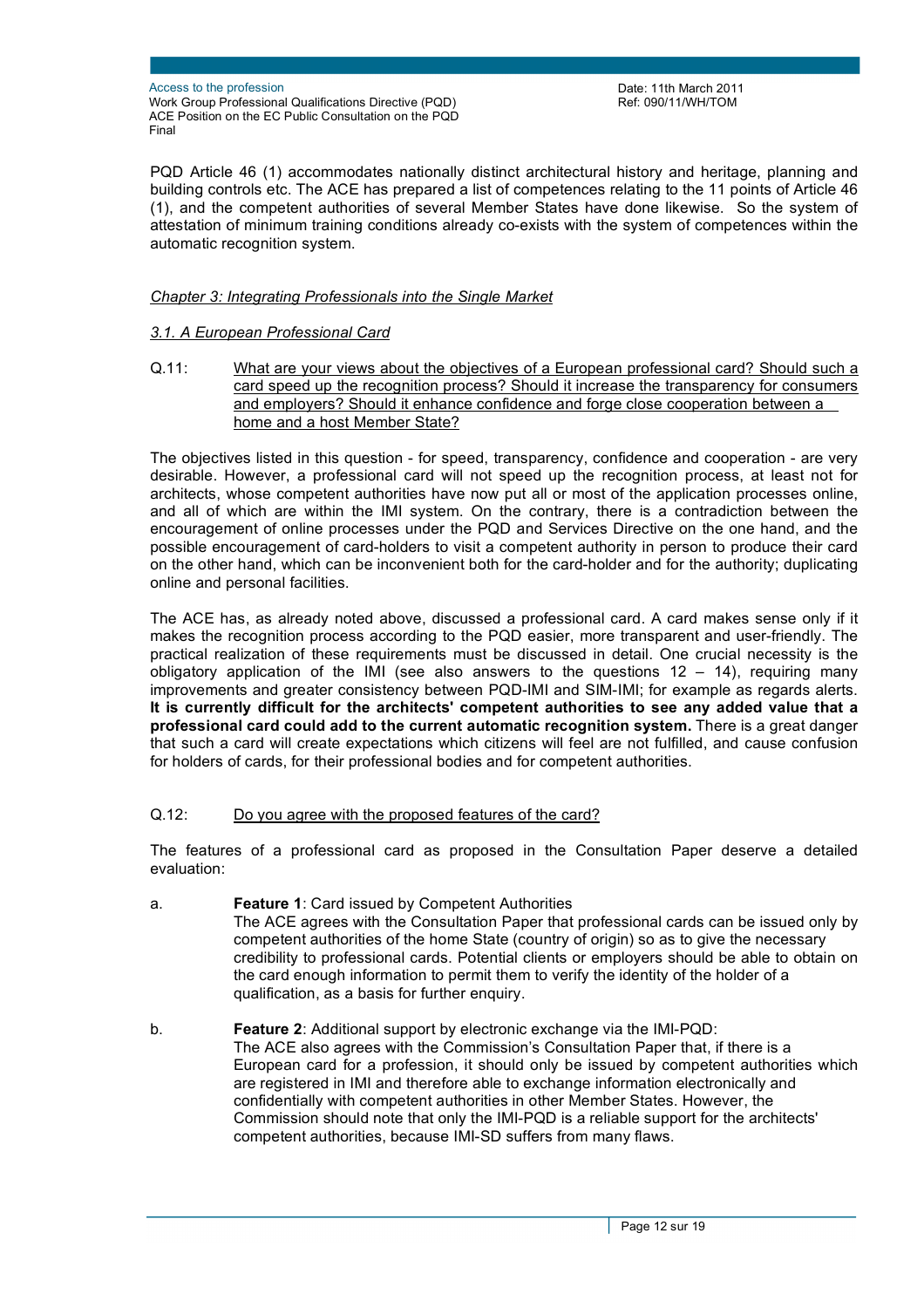c. **Feature 3**: Optional for the card-holder The ACE agrees with the EU-Commission that, in professions where the introduction of a professional card seems appropriate, it ought to be optional for professionals to obtain such a card. Professional cards should not, in any circumstances, be obligatory for the professional. An obligation on those pursuing a regulated profession to hold or to present a professional card would be an additional burden, clearly so on citizens whose countries are already developing an all-embracing national card for all citizens such as Estonia and Portugal.

- d. **Feature 4**: Optional or binding for the competent authorities? In Q.11 ACE has pointed out contradiction between the encouragement of online processes under the PQD and SD on the one hand, and the possible encouragement of card-holders to visit a competent authority in person to produce their card. In the first bullet on page 11 of the Consultation Paper, the Commission says that "once issued, the card should be binding on the competent authorities", but what can that mean?
- That an applicant must be met in person?
- That, once the card is presented, the competent authority may read the card by eye and/or electronically, but is forbidden to use the IMI (which all competent authorities for architects have) to verify that information on the card is still up to date?
- Or that the competent authority is forbidden to check whether the card is forged?

So the card should not, at least in these respects, "be binding once issued".

And just as important is a cost effectiveness-valuation, especially for the CA of a profession which sees little added value in the professional card, as architects do. The ACE fears that a compulsory card reader or card-maker may find little or no demand for its use in dozens of the architect competent authorities across Europe. It would bring about unnecessary administrative burdens on Member States and on the competent authorities. The lowest initial estimate of installation and set-up costs for a reliable system to produce and check cards is  $\epsilon$  50,000.00, and other initial estimates are more than twice that. In addition the Member States must implement adequate mechanisms to police and to prosecute fraud or misuse of cards.

In any case, if the card is optional for the car-holder, it is vital for the further discussion to understand that procedures must remain available within competent authorities for migrants in Europe who possess no card.

#### e. **Feature 5**: Availability of the card to all interested professional

Even if the issues at d. can be resolved, the universal availability of the card depends in part on its agreed contents. The necessary precondition for one card to be available to all professionals of one profession is that everybody fulfils the same qualification standards and therefore the same rights to exercise the profession. In many Member States this is not the case; e.g. professionals who bear a title similar to "architect" but do not have PQD rights of automatic recognition across Europe because their qualification does not conform with the minimum Article 46 PQD training standards.

#### f. **Feature 6**: Facilitating temporary mobility A card could, in professions where its introduction seems appropriate, give access to data about whether the holder's profession is regulated in the home Member State, about the holder's regulated professional education, and/or about whether he possesses two years of professional practice experience. It can first and foremost provide the competent authority of the host country with the necessary information on the holder of the card (authentication is a major issue). However, the card cannot replace "prior declaration", which imposes under the existing regime the very important task on the migrating service provider to hold professional indemnity insurance to meet legal requirements of the host country. Prior declaration ought to permit the service provider to be listed in the public area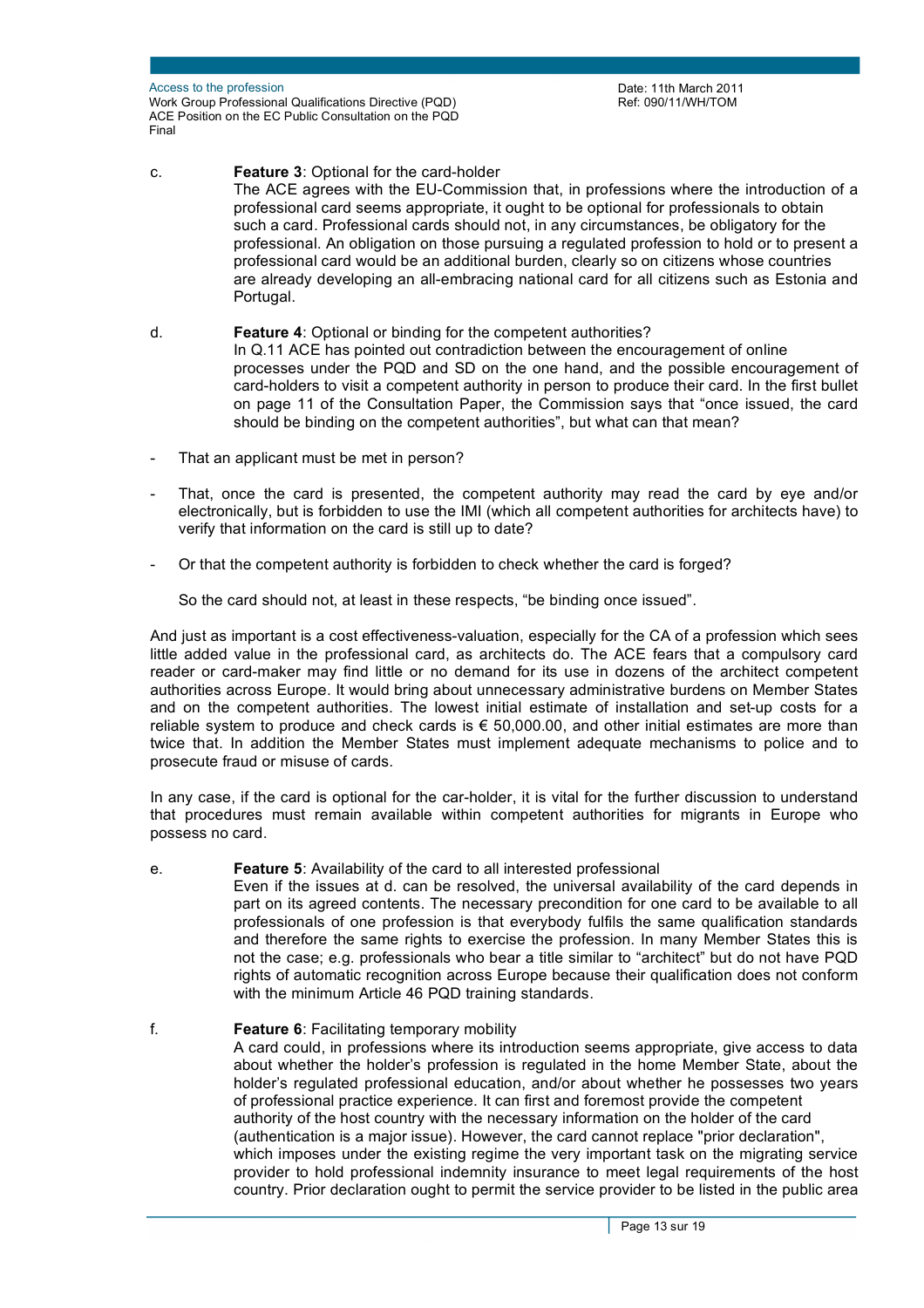of the website of the host competent authority, and so to be checked against a corresponding entry in the website of the home competent authority. This is in the interest of consumers, and is a simpler and cheaper system, to allow the consumer check that the professional is registered.

g. **Feature 7**: Simplifying the recognition procedure

Professional cards cannot prejudge the host Member State competent authority's decision on recognition of a professional qualification. Furthermore, professional cards cannot replace or dispense with the submission of the information required for the recognition process. However, if appropriate, the host Member State could base the evaluation of a foreign applicant's qualifications on detailed and standardized documentation of the holder's professional education and experience accessible via the IMI; via the ENACA website or via a European professional card specific to that profession in his or her home Member State, provided it is based on a single EU–wide standard for content and technology. It seems that, for authentication of an applicant, professional cards, which hold an electronic signature, are of value in making identification more reliable. However, there is no reason to believe that registration procedures will be quicker using a professional card than it is now using a certificate from the competent authority. There is also no reason to expect recognition cases under the General System to obtain any special gain.

Finally, if the "European skills passport" mooted in the Single Market Act is pursued, it would be foolish to have two separate European cards competing to help lifelong mobility of European citizens in the closely related areas of training and of qualifications.

### Q.13: What information would be essential on the card? How could a timely update of such information be organised?

**If there are to be European Professional Cards (despite the skepticism of the ACE in that regard noted at Q.11),** they should follow a consistent design all over Europe and contain a photo of the holder and other features to safeguard it from falsification. Professional cards intended for cross-border services and those for the sectoral professions subject to the automatic recognition regime should give access for competent authorities via the IMI system to information which verifies that the holder fulfills the requirements stipulated in the Directive, perhaps in the form of the e-certificate shown in the Commission's presentation to the professional bodies on 29 October 2010.

Professional cards could also contain a chip offering an extensive and standardized documentation of the holders' professional education and practical experience. But this would make it more the "skills passport" mentioned at the end of 12 above; would make it more expensive than (say) a bar code needed for a competent authority to interface with the IMI; would also make it necessary to have periodic updates (at least annually); and could impose a burden on CAs to take responsibility for the holder's post-registration CV in a way which is beyond their legal powers, and further complicates and adds to the cost of the card system. It may also complicate matters by requiring some information obtained from (or via) the card to be only accessible by CAs, while other information (e.g. the "skills passport") may need to be accessible to prospective clients or employers.

The period of validity of a card should be limited to guarantee regular updates of this information, and to limit harm done in the event that it is stolen or falsely used . For architects, the low demand for a professional card, and the even higher costs for competent authorities to establish the infrastructure necessary for a chip-based card, mean that the Commission should not make it compulsory; since it seems certain that such infrastructure will be little (if ever) used.

#### Q.14: Do you think that the title professional card is appropriate? Would the title professional passport, with its connotation of mobility, be more appropriate?

The title "professional card" is the appropriate one, because the term "professional passport" may mislead professionals into thinking that even the electronic application procedures under the SD, which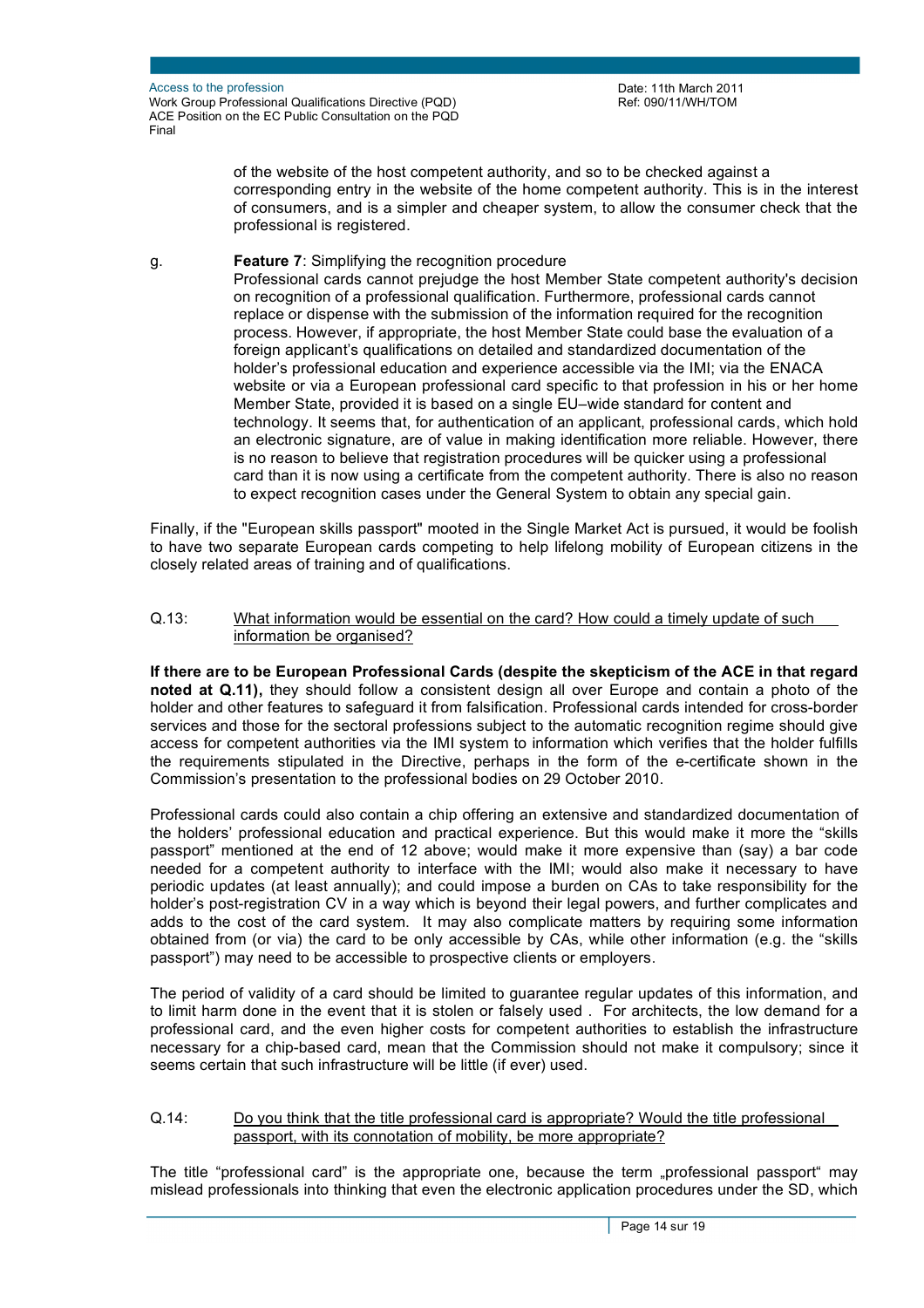extend also into the PQD, are no longer necessary. If there is a card there should be a card that also covers e-commerce services.

### *3.2. Abandon common platforms, move towards European curricula*

Q.15: What are your views about introducing the concept of a European curriculum – a kind of 28th regime applicable in addition to the national requirements? What conditions could be foreseen for its development?

Minimum Curricula are not in the competence of the EU-Commission. In the Consultation Document the EU Commission proposes to develop "European Curricula" based on common sets of competences. The system of automatic recognition in the sectoral professions according to Chapter III of the Directive already operates with "common minimum requirements of professional competences", for example the 11 points (knowledge and skills) stipulated in Article 46 PQD. So for architects who are subject to the sectoral regime, there is no need for a new  $28<sup>th</sup>$  regime. However, for all other professionals outside the sectoral regulations, like for example interior architects, landscape architects and urban planners, a  $28<sup>th</sup>$  regime could make sense if a system for automatic recognition is not available to them. If the term "European Curricula" stands for "common minimum requirements of professional competences" on the model of the sectoral professions of Chapter III, a further development of this concept to extend the system of automatic recognition to other professions would be supported by architects, because they consider that a broader system for automatic recognition would help other professions just as it has already helped architects as employees, as employers, and as providers of services to clients in other countries.

The revision of the PQD should be used to lay the foundations for an expansion of the scope of application of the automatic recognition regime to cover such professions, where the development of minimum lists of competences, modeled on the sectoral professions of Chapter III, is feasible.

The EU Commission is right to say that the development of such minimum lists of competences should not depend on the consent of all 27 Member States. **The Competent Authorities who decide on the registration of applicants should be involved in drafting** such lists of minimum competences.

#### *3.3. Offering consumers the high quality service they demand*

Q.16: To what extent is there a risk of fragmenting markets through excessive numbers of regulated professions? Please give illustrative examples for sectors which get more and more fragmented.

Architects do not see such a risk. The greater risk at present seems to be of fragmenting the regulatory regime through ad hoc changes.

Q.17: Should lighter regimes for professionals be developed who accompany consumers to another Member State?

The current regime serves the needs of the architectural profession and its clients. Among architects, it is frequent that an architect from the client's country of residence works with a colleague architect already based in the host Member State, in line with internationally recognized practices.

#### *3.4. Making it easier for professionals to move temporarily*

Q.18: How could the current declaration regime be simplified, in order to reduce unnecessary burdens? Is it necessary to require a declaration where the essential part of the services is provided online without declaration? Is it necessary to clarify the terms "temporary or occasional" or should the conditions for professionals to seek recognition of qualifications on a permanent basis be simplified?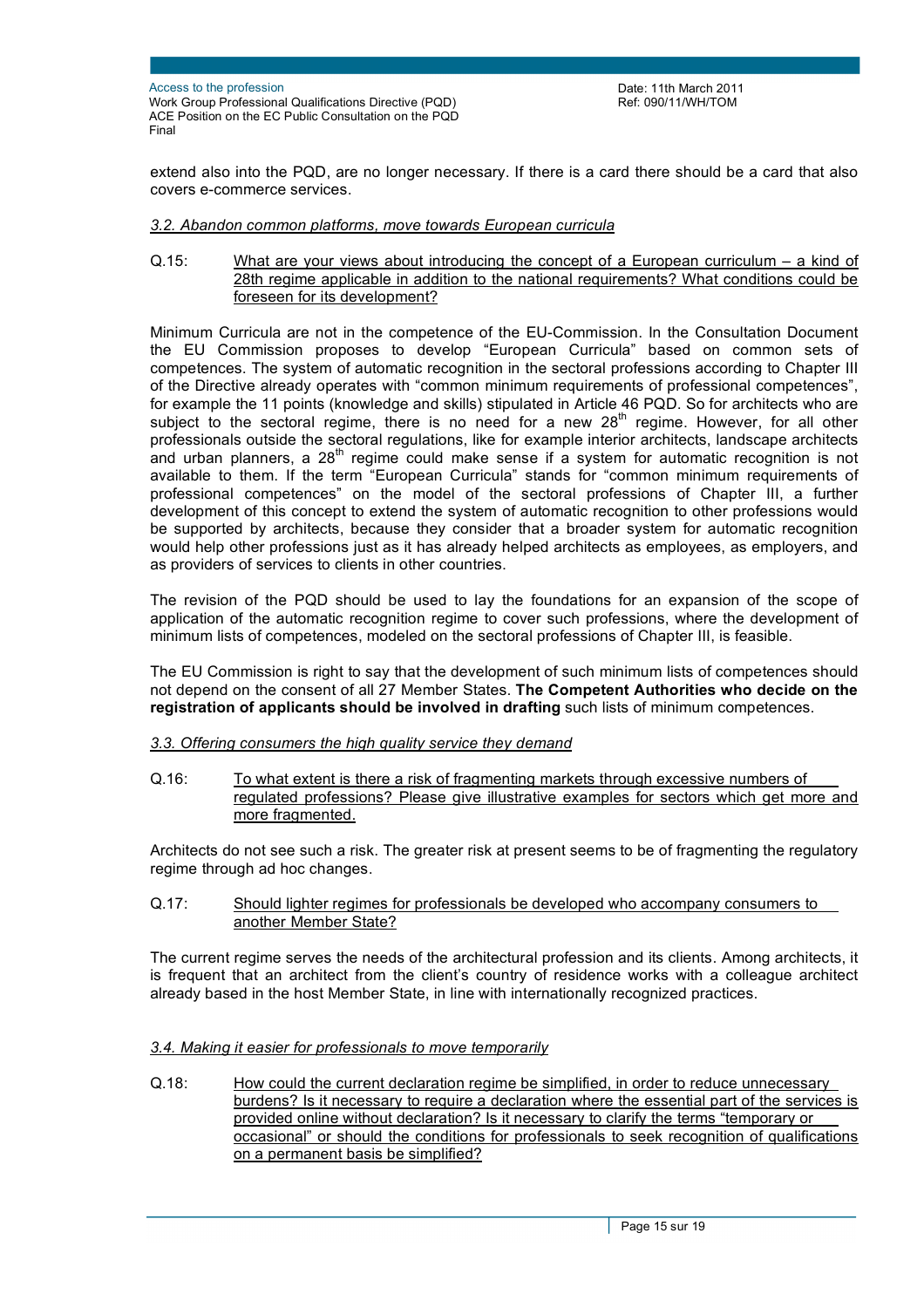Date: 11th March 2011 Ref: 090/11/WH/TOM

There is no unnecessary burden. With regard to regulated professions, a prior declaration of the service provider, who is moving to another country to deliver services for the first time, is indispensable. Otherwise, professional supervision would become impossible. A requirement to publish national or state online registers of architects established under Title III, and national or state lists of declarations received, would (as noted previously above) simplify consumer protection.

Service providers moving into another member State are subject to the professional regulations of that host country (see Art. 5 Para 3 PQD). Service providers who do not move into another state but provide their services there, may be subject only to the e-commerce Directive, but not to the professional regulations of the receiving country. This different treatment of service provision is not justified, because the demarcation between e-services and services by post and by telephone is quite unclear where they are offered in combination as part of a single service, as is usually the case for architects. From the point of view of the architects, it would not hinder their mobility if the e-commerce services were treated in a way similar to temporary or occasional services as laid down in the PQD.

A legal definition of the term "temporary or occasional" would be helpful to avoid legal uncertainties, instead of the current reliance on a "case by case" basis which lacks transparency and consistency for the migrating professional, and for competent authorities. E-commerce: no distinction between ecommerce and Title II.

### Q.19: Is there a need for retaining a pro-forma registration system?

The system of compulsory declaration prior to the delivery of services (Service Declaration) must be maintained. From the architects' point of view, a pro-forma-registration is not necessary in addition to prior declaration. Consequently, the stipulations of Article 7 PQD should be maintained. However, if they are to remain, the somewhat foggy relation between Articles 6 and 7 PQD should be clarified. A professional card cannot replace the system of prior declaration, but (as previously explained above) an online list of declarations referring to an online register in the country of establishment would be simple for consumers and professionals alike.

#### Q.20: Should Member States reduce the current scope for prior checks of qualifications and accordingly the scope for derogating from the declaration regime?

With regard to regulated professions with effects on the public health or safety, a prior declaration is indispensable in the interest of the consumers. It must be stated that foreign architects working only "transitional" in a host country are covered by the codes of conduct of this host state. The addresses of those foreign architects who have submitted their prior declarations are listed in the public domains of the competent authorities, so that these are available to the clients or other citizens. In addition these declarations give to the competent authorities the possibility to check the necessary scope of coverage of PII, which is necessary in the host country; this gives certainty to the clients' needs to rely on the PII of their architect. In countries which regulate the professionals (such as architects) who can certify the fire safety of a large building, or who can submit or permit building applications, there is a strong conviction that it might make sense that even e-commerce services should be evaluated with regard to the professional qualifications of the service provider.

#### *Chapter 4: Injecting more Confidence into the System*

# *4.1. Retaining automatic recognition in the 21st century*

Q.21: Does the current minimum training harmonization offer a real access to the profession, in particular for nurses, midwives and pharmacists?

The minimum professional requirements for architects are sufficiently harmonized by the 11 points stipulated in Art. 46 and need no revision for the time being.

Q. 22: Do you see a need to modernize the minimum training requirements? Should these requirements also include a limited set of competences? If so, what kind of competences should be considered?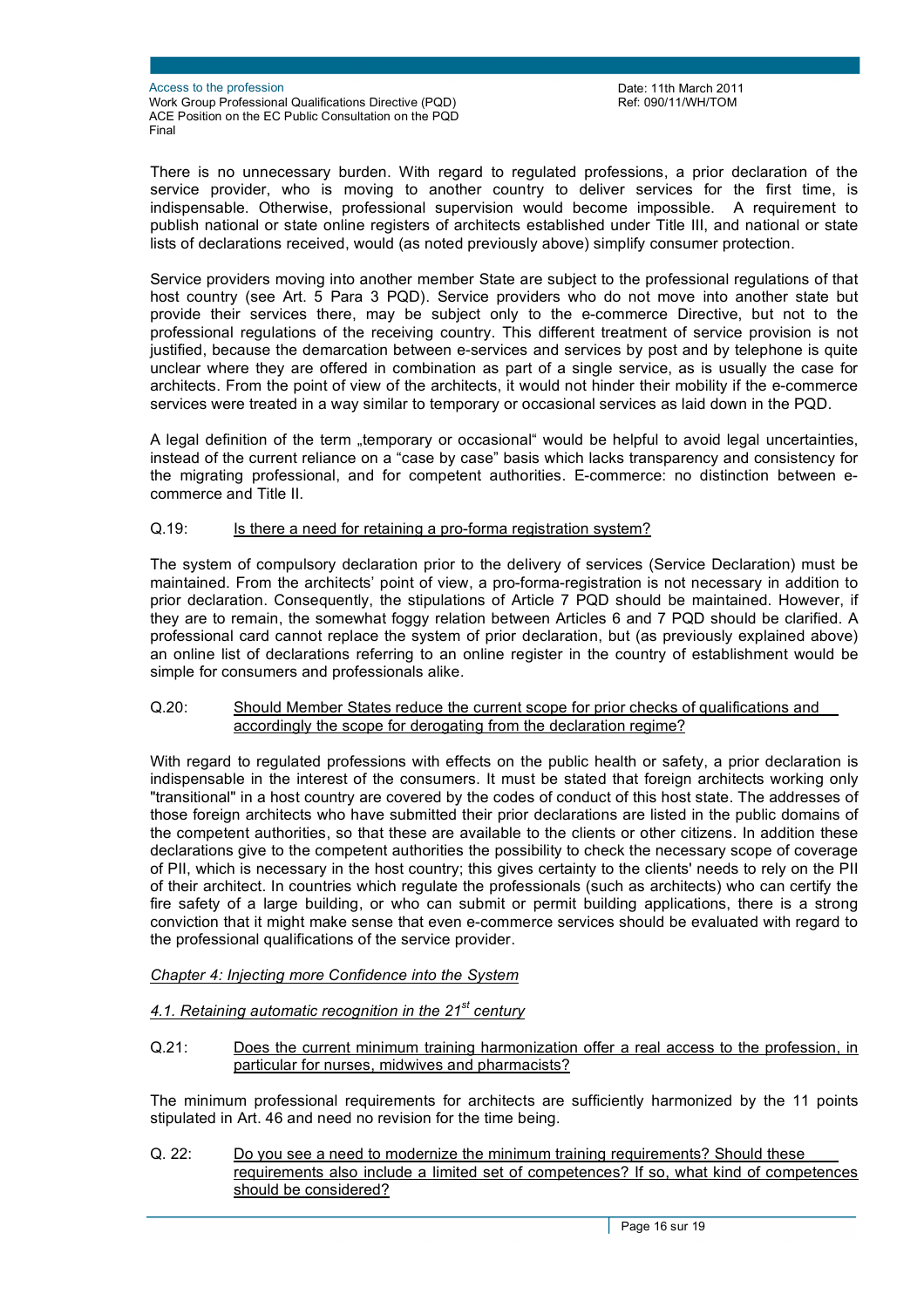Date: 11th March 2011 Ref: 090/11/WH/TOM

As stated in the answer to Q. 21, and further clarified at Q. 10 above, there is no need to change for architects the eleven requirements of skill and knowledge set out in Article 46 (1). The system for competences to be specified (and mapped to the "11 points") is developing at national level, and a model has also been developed by the ACE.

But the minimum duration of study needs to be revised. Given the growing variety and complexity of tasks architects need to execute in the pursuit of their profession, the current minimum duration of 4 years of academic studies needs to be increased. Since the Architects' Directive came into force in 1985, the architects' professional profile has grown much more complex, so that today basically identical subjects must be taught in much greater depth. This includes issues like sustainability, energy saving, new building materials and planning methods.

In the course of implementing the Bologna process, most (perhaps 95%) of the Architectural Schools in the EU have adapted to these conditions and offer predominantly 5-year courses in architecture.

It seems that in the discussion about minimum training requirements not only some EU-Member States but also DG-Markt are unaware about the implications of this issue, and of the harm it does to architects in negotiations on international trade of services.

This is can be seen in the EU-Commission's "Single Market Act Communication" of 11<sup>th</sup> November 2010 in Its misunderstanding of why the EU is "*the world's biggest importer and exporter*", and its misunderstanding of the source of the international competitiveness which (until now) sustained this – at least so far as EU architectural service providers are concerned. The Commission says that Europe must *"work even harder on developing our skills in high-value-added sectors",* presumably including architectural services. Yet the EU-Commission indicated at a Conference on Regulated Professions 3 December 2010 that **the Commission will not raise the minimum duration of training for EU architects**, currently set in the Professional Qualifications Directive ("PQD") at four years, which is one year less than the actual minimum of five years across almost the entire EU, the same five years as applies under the worldwide UIA Accord of 2005 (with two years pre-registration experience). The reality shows that bilateral and multilateral agreements between architects of different non-EUcountries are difficult to advance, because the representatives of non-EU countries consider the four years minimum training of the PQD to be a sub-standard which is not acceptable.

The EU-Commission's view is regardless of the unanimous willingness of the representative bodies for the profession across the EU to agree to match that worldwide minimum. The potential (but so far not publicly declared) opposition of two big Member State governments to the five-year minimum – regardless that most of their own courses are of five years – seems to compound the Commission's implicit belief that the agenda for "**growth and jobs" means** *risking unemployment for the growing number of architects qualified to the world standard, and lowering the quality of design and related services to EU citizens, in the hope of more jobs for less qualified persons.*

### Q.23: Should a Member State be obliged to be more transparent and to provide more information to the other Member States about the future qualifications which benefit from automatic recognition?

The ACE welcomes the pressure from DG-Markt on EU Member States to fulfil their duties in the area of Chapter III sectoral professions, by notifying both their diplomas and their accompanying certificates for Annex V.7.1 to reflect actual home market access requirements for architects. That pressure needs to continue, but new and further obligations for the Member States to regularly transmit contents, to regularly evaluate study courses or to accredit the Schools of Architecture would overtax their resources disproportionately, and may not have a real benefit for students or graduates. At present in relation to architects, a key task for Member State Governments and for their universities in relation to architecture courses is to expedite overdue notifications of diplomas for inclusion in Annex V.7.1 of the PQD. The ACE and its Member Organisations try to encourage them in this task.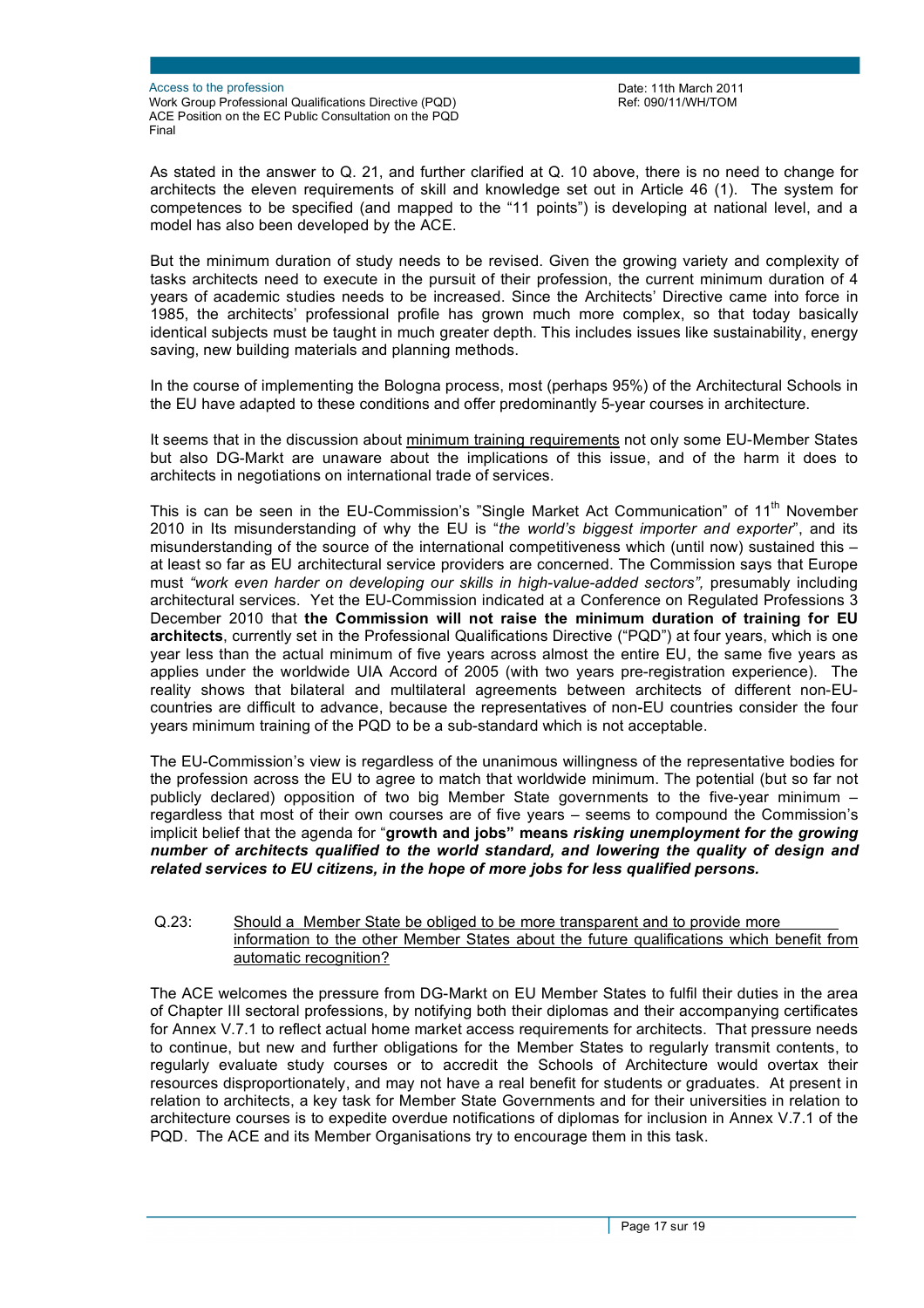### Q.24: Should the current scheme for notifying new diplomas be overhauled? Should such notifications be made at a much earlier stage? Please be specific in your reasons.

The reorganization of architectural studies leading to Bachelor and Master degrees according to the Bologna process imposed an additional workload on the notification process. This situation is partly due to bad communication and information on several levels. At the beginning of the so called Bologna Process, most of its authors were national ministries as well as the (architects') schools, who were badly informed about the consequences of their changing the complete university education system. Even today, schools ignore to a high degree their responsibility for the notification process, and especially to young students, because it is ultimately the schools' task to start (and to provide the information for) the notification process. The universities' reluctance to deal with the matter was evident at the common hearing of the EUA - European University Association and the EU Commission in the EU-Parliament building on October 14, 2010 in Brussels. Although most universities do check in advance the compliance of each new architectural study course with the minimum competences stipulated by article 46 of the PQD, there is no guarantee that all newly developed courses respect and fulfill the compliance. So as to create trust in a system of automatic recognition the notification process must be retained, and not unduly overhauled.

However, the ACE agrees that the process of notification is slow. Two reasons are evident:

- The already mentioned poor awareness among universities and at national level on issues concerning the PQD, resulting in a laissez-faire on the side of the universities and The procedures to deal with notification in the diplomas subgroup of the article 56 PQD coordinators, which are now on the way to being improved.
- On the issues of awareness and information, the competent authorities themselves are trying to help: the ENACA is helping to circulate as a template for successful notification the application for the Bremen diploma from Germany, which was recently added to Annex V.7.1.. On the national level lot of work is done by the Member Organizations of the ACE also, to convince their schools to become active in the matter.

The EU Commission in its consultation paper wonders whether the process could be speeded up if the notifications were made at a much earlier stage; e.g. in the national approval process. This proposal has some weaknesses. In some instances - e.g. where an existing course is being restructured - a notification can be made rapidly. In completely new diplomas, there is a dilemma about whether to expedite a notification when the diploma is not yet awarded by a School, and when the curriculum still constitutes mainly a plan, whose implementation cannot yet be verified by the accreditation authorities and/or competent authorities. This proposal to do things at an earlier stage therefore does not seem really to offer a means to improve things radically.

## *4.2. Automatic recognition based on professional experience*

Q.25: Do you see a need for modernizing this regime on automatic recognition, notably the list of activities listed in Annex IV?

This question does not pertain to the architectural profession.

Q.26: Do you see a need for shortening the number of years of professional experience necessary to qualify for automatic recognition?

This question does not pertain to the architectural profession, but rather to those covered by PQD Annex IV.

## *4.3. Continuing professional development*